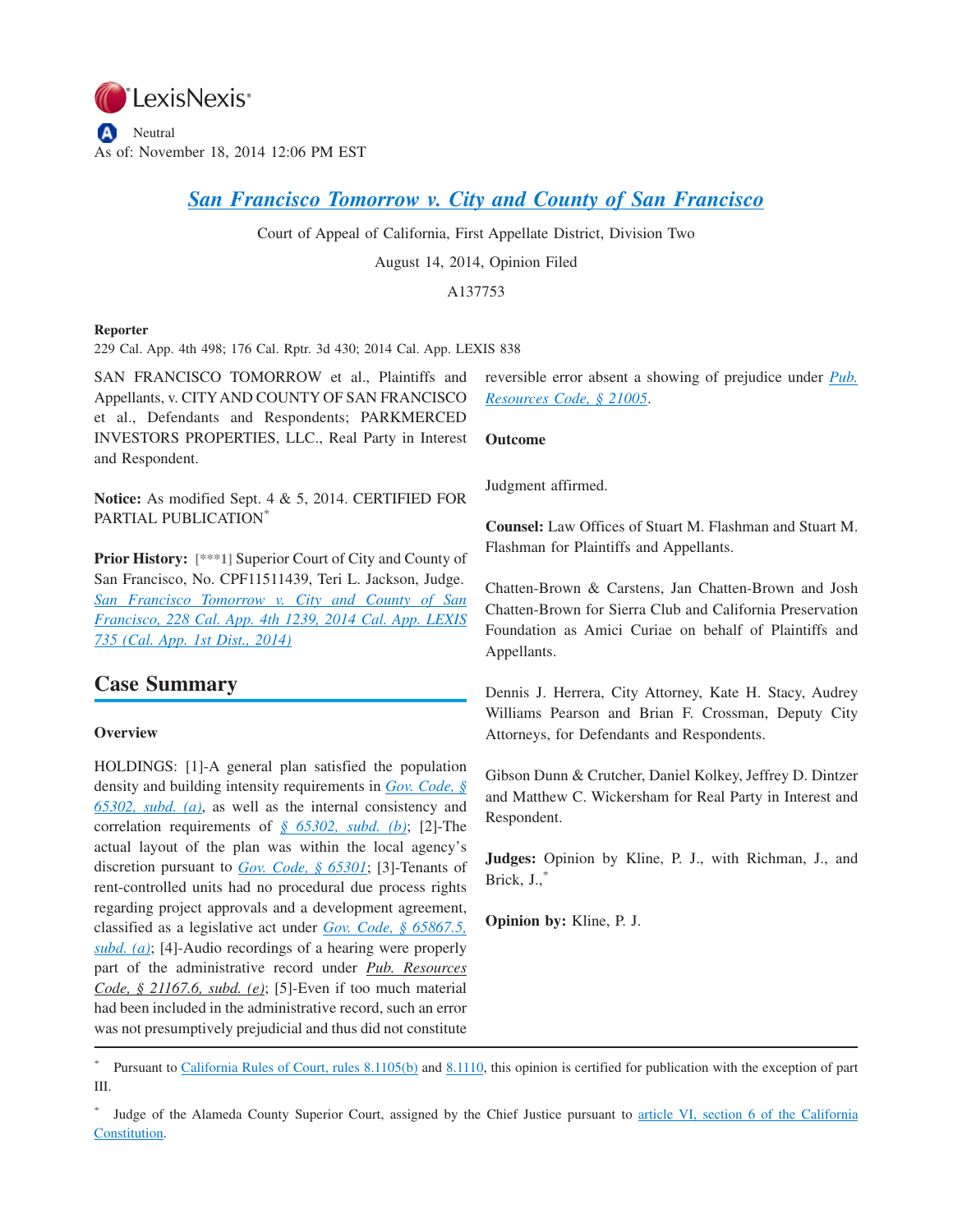# **Opinion**

**[\*505] [\*\*434]**

#### **KLINE, P. J.**—

### **INTRODUCTION**

Appellants San Francisco Tomorrow and Parkmerced Action Coalition (PMAC) appeal the San Francisco Superior Court's denial of appellants' petition for **[\*\*\*9]** writ of mandate seeking to overturn the decision by respondents City and County of San Francisco (City) and its board of supervisors (Board) approving the Parkmerced Development Project (the project). The project involves the long-term redevelopment of the privately owned, 152-acre Parkmerced property by real party in interest Parkmerced Investors Properties, LLC.

Appellants challenge the court's denial of their writ petition contending: (1) The **[\*\*435]** Land Use Element (sometimes called the "Urban Design Element") of the San Francisco General Plan (General Plan) is inadequate for failing to include standards for population density and building intensity. (*[Gov. Code, § 65302, subds. \(a\)](http://advance.lexis.com/api/document?collection=statutes-legislation&id=urn:contentItem:4WN7-XNT0-R03J-V1B9-00000-00&context=1000516)*, *[\(b\)](http://advance.lexis.com/api/document?collection=statutes-legislation&id=urn:contentItem:4WN7-XNT0-R03J-V1B9-00000-00&context=1000516)*.) (2) The project and the various project approvals are inconsistent with the "priority policies" and other policies of the General Plan. (3) The environmental impact report (EIR) and the findings underlying the City's approval of the project were inadequate under standards established by the California Environmental Quality Act (CEQA). (*[Pub. Resources Code,](http://advance.lexis.com/api/document?collection=statutes-legislation&id=urn:contentItem:4WN4-1BN0-R03K-G176-00000-00&context=1000516) [§ 21000 et seq.](http://advance.lexis.com/api/document?collection=statutes-legislation&id=urn:contentItem:4WN4-1BN0-R03K-G176-00000-00&context=1000516)*). (4) The court erred in sustaining a demurrer to appellant PMAC's cause of action for violation of its due process rights. (5) The court erred in including in the administrative record transcripts of **[\*\*\*10]** proceedings before an advisory body that were not before the Board when it certified the EIR and approved the project. We shall affirm the judgment.

### **FACTUAL AND PROCEDURAL BACKGROUND**

#### A. *The Project*

The project involves major modifications to Parkmerced, a 3,221 unit residential rental complex on 152 acres. The site is located near Lake Merced, in the southwest corner of San Francisco. It is surrounded by the Stonestown Galleria shopping mall, San Francisco State University, two golf courses, and residential neighborhoods.

The original Parkmerced complex was built in the 1940s by MetLife as one of eight large-scale developments created around the country to provide affordable middle-income housing. The architect for Parkmerced was the New York City firm Leonard Schultze & Associates and its design involved **[\*506]** noted San Francisco architect Frederick H. Meyer. The landscape plan was designed by famed San Francisco architect Thomas Church, designer of the master plans for the University of California, Berkeley and Santa Cruz campuses, among other notable landscapes. Originally consisting of 192 acres and 3,483 residential units, significant portions of the site were sold off to San Francisco **[\*\*\*11]** State University and to various private owners. The remaining complex, which is the subject of the project and resulting CEQA review, consists of 152 acres and 3,221 residential units. Parkmerced Investors has owned the complex since October 2005. The complex's housing is currently divided between eleven 13-story towers containing 1,683 rental units and 170 two-story "townhouse" buildings containing 1,538 units. Over the course of 20 to 30 years, the project would demolish all townhouse units, build an equal number of replacement units and add 5,679 units for a total of 8,900 units. Of the new nonreplacement units, some would be rental units, while others would be sold. Some of the new units would be below-market-rate units, as required by City ordinance. The remainder would be market-rate units.

As described, "The proposed Project is a long-term (approximately 20–30 years) mixed-use development program to comprehensively re-plan and re-develop the approximately 116-acre Site (152-acres including streets). The Project proposes to increase the residential density, provide new commercial and retail services, provide new transit facilities, new parks and open space amenities and improve **[\*\*\*12]** existing utilities and stormwater management systems within the development Site. Of the existing 3,221 residential units on the Site, approximately 1,683 units located within the 11 existing towers would remain and approximately 1,538 existing apartments would be demolished and replaced in phases over the approximately 20 to 30-year **[\*\*436]** development period. As provided in the proposed [d]evelopment [a]greement, all 1,538 new replacement units would be subject to the San Francisco Rent Stabilization Ordinance and existing tenants in the to-be-replaced existing apartment units would have rights to relocate into new replacement units of equivalent size with the same number of bedrooms and bathrooms at their existing rents. An additional 5,679 net new units would also be added to the Site for a project total of 8,900 units. New buildings on the Site would range in height from 35 feet to 145 feet, and would not be taller than the existing towers, which will remain.

"Neighborhood-serving retail and office space would also be constructed as part of the proposed Project and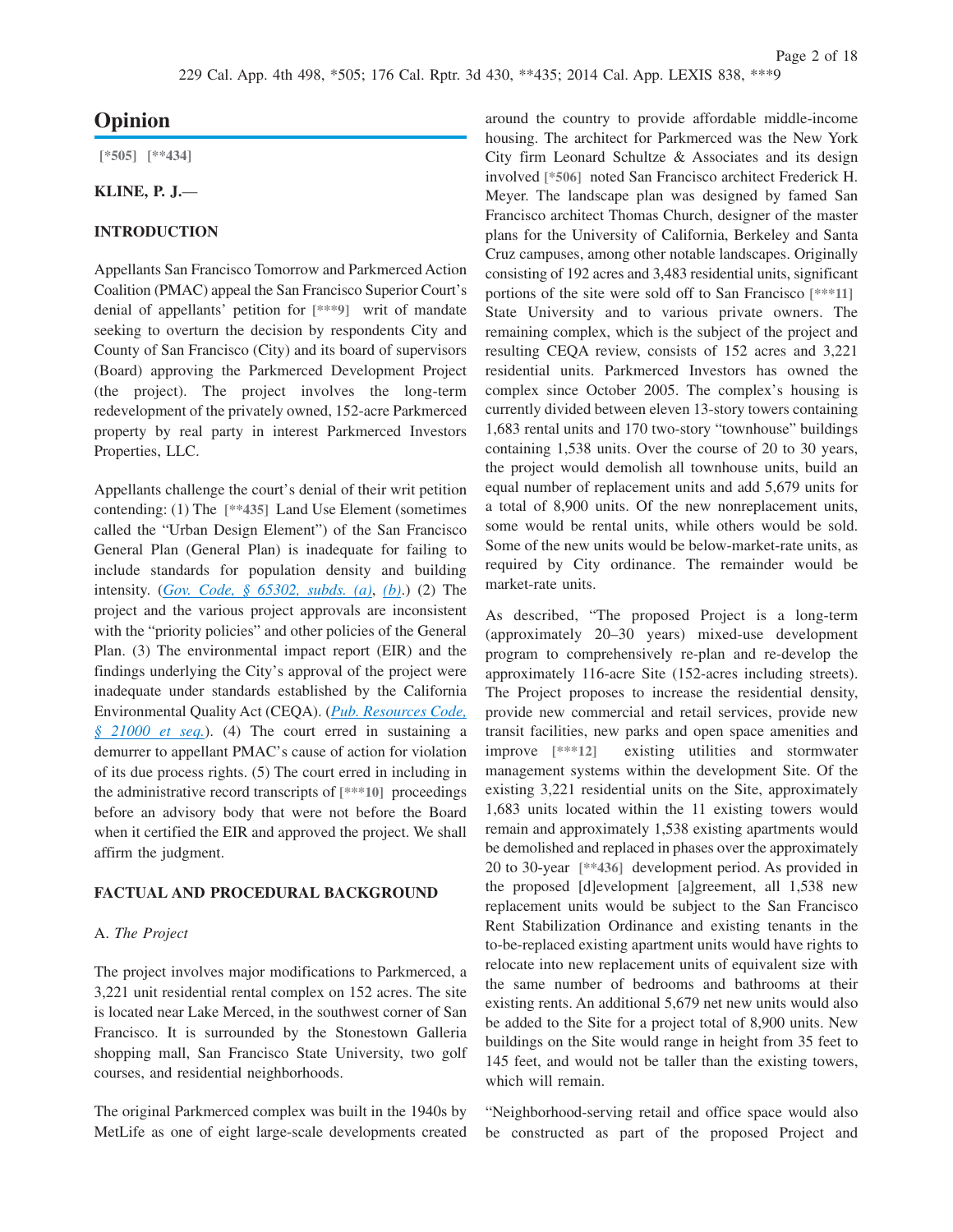concentrated on Crespi Drive, near the northeast part of the Site and the light-rail line. The proposed new neighborhood core would be located within **[\*\*\*13]** walking distance of all the residences within Parkmerced. In addition, small neighborhood-serving retail establishments would be constructed outside of the neighborhood core, in proximity to residential units throughout the Site. A new preschool/ elementary school and **[\*507]** daycare facility site, fitness center, and new open space uses including athletic fields, walking and biking paths, a new farm, which the Sponsor proposes will be organic, and community gardens would also be provided on the Project Site. Infrastructure improvements would include the installation of bioswale system to retain and treat stormwater on-site and renewable energy sources, such as wind turbines and photovoltaic cells, which are detailed in the Sustainability Plan. Transportation improvements would include the realignment of the Muni M-Oceanview light-rail line through the Project Site, redesign and redevelopment of all public streets within the Project Site to meet the City's Better Streets design standards, provision of car-share and bike-sharing stations throughout the Project Site, pedestrian safety and traffic improvements to intersections adjacent to the Project Site, construction of new bicycle paths, provision **[\*\*\*14]** of a free shuttle service to Daly City BART and other items detailed in the Transportation Plan."

### B. *Project Approvals*

In addition to an EIR, prepared pursuant to CEQA, project approval also required amendments to the City's General Plan, zoning map, and planning code (to add the Parkmerced Special Use District [sometimes referred to as the SUD]), as well as approval of a local coastal zone permit and the negotiated development agreement between the City and real party in interest (collectively Project Approvals).

Real party in interest applied to the City for environmental review of the project in January 2008. In May 2009, the City issued a notice of preparation for the project EIR. The draft EIR (DEIR) was released for public review on May 12, 2010. A 60-day public comment period followed. The City's Historical Preservation Commission held a hearing to receive input on the DEIR. The comments and responses document was released on October 28, 2010, and informational meetings were held by the planning commission. On February 10, 2011, the planning commission held a formal public hearing and voted to certify the project's final EIR (FEIR) and to recommend that the Board approve the project **[\*\*\*15]** and related Project Approvals.

On March 1 and 2, 2011, appellants and others filed timely appeals with the Board contesting certification of the FEIR.

The Board heard the appeal on March 29, 2011, and took public comment. After close of the public comment, the Board voted to continue the item. Meanwhile, **[\*\*437]** the Board's Land Use and Economic Development Committee (LUEDC) took additional public comment on the remaining project approvals. The LUEDC held four hearings—on March 28, April 18, May 16, and the morning of May 24, 2011. At the May 16 and May 24 meetings, the LUEDC discussed and approved amendments to the approvals. At the end of the May 24 hearing, the LUEDC forwarded the amended documents to the Board without recommendation. **[\*508]**

On the afternoon of May 24, 2011, the Board held a hearing on the continued EIR appeal and the project approvals. At the end of that meeting, the Board denied the appeal, upheld certification of the EIR and approved the project. On June 6, 2011, the Board finalized the project approvals. The mayor signed the approvals on June 10, 2011, and a notice of determination was filed that day.

## C. *The Petition for Writ of Mandate*

Appellants filed their "Verified Petition **[\*\*\*16]** for Peremptory Writ of Mandate and Complaint for Injunctive and Declaratory Relief" on July 11, 2011. Disputes over the content of the record followed and appellants moved to "Clarify the Extent of the Administrative Record," seeking to exclude certain hearings from the record. The court granted in part and denied in part the motion, ordering hearings before the LUEDC and the Historic Preservation Commission to be transcribed and included in the record and excluding two hearings occurring after the Board's certification of the EIR. The trial court also granted real party's demurrer (joined in by the City) to the seventh and eighth causes of action of PMAC for declaratory relief and for violation of due process rights. The operative pleading, the "Verified Third Amended Petition for Peremptory Writ of Mandate," was filed on April 6, 2012. Following a hearing on the merits of the petition, the trial court took the matter under submission. It issued its order denying the petition on all counts on December 14, 2012. Judgment was entered on January 16, 2013, and this timely appeal followed.

### **DISCUSSION**

### **I. General Plan Adequacy**

### A. *General Plan*

(1) "The Legislature has required every county and city **[\*\*\*17]** to adopt 'a comprehensive, long-term general plan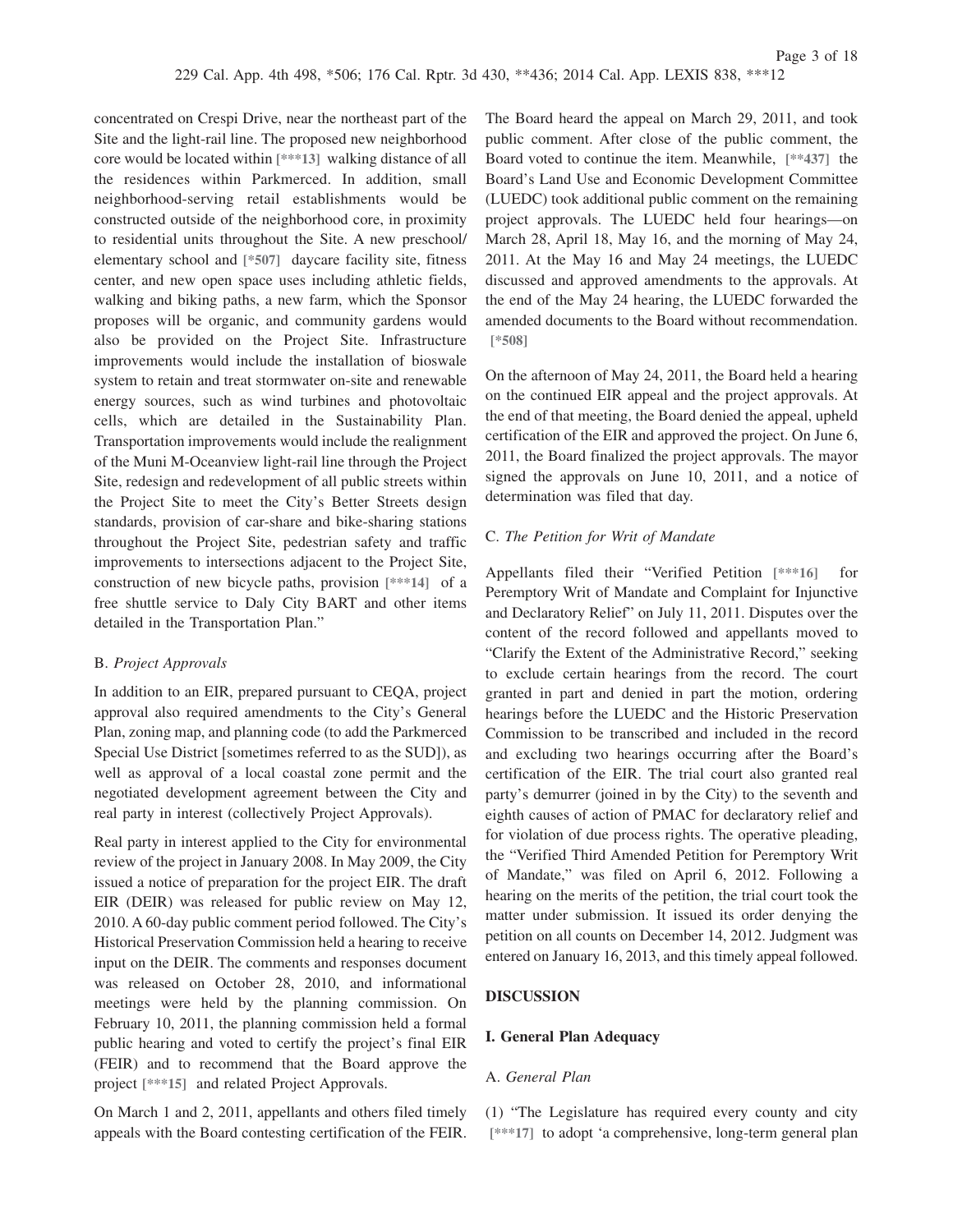for the physical development of the county or city. …' (*[Gov.](http://advance.lexis.com/api/document?collection=statutes-legislation&id=urn:contentItem:4WN7-XNT0-R03J-V1B2-00000-00&context=1000516) [Code, § 65300](http://advance.lexis.com/api/document?collection=statutes-legislation&id=urn:contentItem:4WN7-XNT0-R03J-V1B2-00000-00&context=1000516)*.) A general plan provides a '"charter for future development"' and sets forth a city or county's fundamental policy decisions about such development." (*[Friends of Lagoon Valley v. City of Vacaville \(2007\) 154](http://advance.lexis.com/api/document?collection=cases&id=urn:contentItem:4PJ2-63S0-TXFN-734W-00000-00&context=1000516) [Cal.App.4th 807, 815 \[65 Cal. Rptr. 3d 251\]](http://advance.lexis.com/api/document?collection=cases&id=urn:contentItem:4PJ2-63S0-TXFN-734W-00000-00&context=1000516)* (*Friends of Lagoon Valley*).)

"'[T]he propriety of virtually any local decision affecting land use and development depends upon consistency with the applicable general plan and its elements.' [Citation.] 'Since consistency with the general plan is required, absence of a valid general plan, or valid relevant elements or components **[\*509]** thereof, precludes enactment of zoning ordinances and the like.' [Citation.] 'The general plan consists of a "statement of development policies … setting forth objectives, principles, standards, and plan proposals." [Citation.] The plan must include seven elements—land use, circulation, conservation, housing, noise, safety and open space—and address each of these elements in whatever level of detail local conditions require [citation].'" (*[Fonseca](http://advance.lexis.com/api/document?collection=cases&id=urn:contentItem:4NB4-X6D0-0039-40YH-00000-00&context=1000516) [v. City of Gilroy \(2007\) 148 Cal.App.4th 1174, 1182 \[56](http://advance.lexis.com/api/document?collection=cases&id=urn:contentItem:4NB4-X6D0-0039-40YH-00000-00&context=1000516) [Cal. Rptr. 3d 374\]](http://advance.lexis.com/api/document?collection=cases&id=urn:contentItem:4NB4-X6D0-0039-40YH-00000-00&context=1000516)*.)

**[\*\*438]** (2) "The adoption or amendment of a general plan is a legislative act. (*[Gov. Code, § 65301.5](http://advance.lexis.com/api/document?collection=statutes-legislation&id=urn:contentItem:4WN7-XNT0-R03J-V1B8-00000-00&context=1000516)*.) A legislative act is presumed valid, and a city need not make explicit findings to support its action. [Citations.] A court cannot **[\*\*\*18]** inquire into the wisdom of a legislative act or review the merits of a local government's policy decisions. [Citation.] Judicial review of a legislative act under *[Code of Civil](http://advance.lexis.com/api/document?collection=statutes-legislation&id=urn:contentItem:4WK3-PB00-R03K-B0K0-00000-00&context=1000516) [Procedure section 1085](http://advance.lexis.com/api/document?collection=statutes-legislation&id=urn:contentItem:4WK3-PB00-R03K-B0K0-00000-00&context=1000516)* is limited to determining whether the public agency's action was arbitrary, capricious, entirely without evidentiary support, or procedurally unfair. [Citations.]" (*[Federation of Hillside & Canyon Assns. v.](http://advance.lexis.com/api/document?collection=cases&id=urn:contentItem:4FH1-6SV0-0039-43KM-00000-00&context=1000516) [City of Los Angeles \(2004\) 126 Cal.App.4th 1180, 1195 \[24](http://advance.lexis.com/api/document?collection=cases&id=urn:contentItem:4FH1-6SV0-0039-43KM-00000-00&context=1000516) [Cal. Rptr. 3d 543\]](http://advance.lexis.com/api/document?collection=cases&id=urn:contentItem:4FH1-6SV0-0039-43KM-00000-00&context=1000516)*.) "[O]nly those portions of the general plan which are impacted or influenced by the adoption or amendment can properly be challenged in the action which is brought." (*[Garat v. City of Riverside \(1991\) 2 Cal.App.4th](http://advance.lexis.com/api/document?collection=cases&id=urn:contentItem:3RX6-H320-003D-J4XS-00000-00&context=1000516) [259, 289–290 \[3 Cal. Rptr. 2d 504\]](http://advance.lexis.com/api/document?collection=cases&id=urn:contentItem:3RX6-H320-003D-J4XS-00000-00&context=1000516)*, disapproved in part on another ground as stated in *[Morehart v. County of Santa](http://advance.lexis.com/api/document?collection=cases&id=urn:contentItem:3RX4-29C0-003D-J141-00000-00&context=1000516) [Barbara \(1994\) 7 Cal.4th 725, 743, fn. 11 \[29 Cal. Rptr. 2d](http://advance.lexis.com/api/document?collection=cases&id=urn:contentItem:3RX4-29C0-003D-J141-00000-00&context=1000516) [804, 872 P.2d 143\]](http://advance.lexis.com/api/document?collection=cases&id=urn:contentItem:3RX4-29C0-003D-J141-00000-00&context=1000516)*.)

Appellants attack the San Francisco General Plan itself, arguing the Urban Design Element of the General Plan is inadequate for failing to include standards for population density and building intensity as required by *[Government](http://advance.lexis.com/api/document?collection=statutes-legislation&id=urn:contentItem:4WN7-XNT0-R03J-V1B9-00000-00&context=1000516) [Code section 65302, subdivision \(a\)](http://advance.lexis.com/api/document?collection=statutes-legislation&id=urn:contentItem:4WN7-XNT0-R03J-V1B9-00000-00&context=1000516)*, which provides in pertinent part: "The [general] plan shall include the following elements: [¶] (a) A land use element that designates the

proposed general distribution and general location and extent of the uses of the land … . The land use element shall include a statement of the standards of population density and building intensity recommended for the various districts and other territory covered by the plan. …"

The trial court **[\*\*\*19]** concluded that a reasonable person could conclude, as did the City, that table I-27 and map I-2 in the General Plan's Housing Element, and maps 4 and 5 in the Urban Design Element provide the information described in *[Government Code section 65302, subdivision \(a\)](http://advance.lexis.com/api/document?collection=statutes-legislation&id=urn:contentItem:4WN7-XNT0-R03J-V1B9-00000-00&context=1000516)*. We agree.

(3) *1. Population density.* The terms "population density" and "building intensity" are not defined by the statute. In *[Twain Harte Homeowners Assn. v. County of Tuolumne](http://advance.lexis.com/api/document?collection=cases&id=urn:contentItem:3RX6-MD30-003D-J43H-00000-00&context=1000516) [\(1982\) 138 Cal.App.3d 664 \[188 Cal. Rptr. 233\]](http://advance.lexis.com/api/document?collection=cases&id=urn:contentItem:3RX6-MD30-003D-J43H-00000-00&context=1000516)* (*Twain Harte*), the court determined "the reasonable interpretation of the term **[\*510]** 'population density' as used in *[Government Code section 65302](http://advance.lexis.com/api/document?collection=statutes-legislation&id=urn:contentItem:4WN7-XNT0-R03J-V1B9-00000-00&context=1000516)* is one which refers to numbers of *people* in a given area and not to dwelling units per acre, unless the basis for correlation between the measure of dwelling units per acre and numbers of people is set forth explicitly in the plan." (*[Id. at p. 699](http://advance.lexis.com/api/document?collection=cases&id=urn:contentItem:3RX6-MD30-003D-J43H-00000-00&context=1000516)*, fn. omitted.)

(4) The Urban Design Element of the General Plan includes a Land Use Index. This index includes land use maps and references to land use policies scattered through other elements. Appellants acknowledge, as they must, that the actual layout of a general plan is generally within the local agency's discretion. (*[Gov. Code, § 65301](http://advance.lexis.com/api/document?collection=statutes-legislation&id=urn:contentItem:4WN7-XNT0-R03J-V1B7-00000-00&context=1000516)*; see *[Garat v. City](http://advance.lexis.com/api/document?collection=cases&id=urn:contentItem:3RX6-H320-003D-J4XS-00000-00&context=1000516) [of Riverside, supra, 2 Cal.App.4th 259, 296](http://advance.lexis.com/api/document?collection=cases&id=urn:contentItem:3RX6-H320-003D-J4XS-00000-00&context=1000516)* [plan may be adopted in any format deemed appropriate or convenient, including combining of elements, a single document or group of documents relating to subjects or geographic segments **[\*\*\*20]** of the planning area].) The Land Use Index has a section labeled "Population Density and Building Intensity Standards." This section points to density and intensity standards in the commerce, industry and housing elements, and various area plans. It also has a series of maps depicting citywide **[\*\*439]** guidelines for building height and building bulk, and which depict a citywide commercial and industrial density plan expressing densities in terms of a FAR (floor area ratio), the ratio between gross floor area to lot area. However, the identified "area plans" do not include the Parkmerced area.

The section of the Housing Element describing the existing housing stock contains a table (I-27, "*Generalized Housing Densities Allowed by Zoning*") and corresponding map (I-2, "*Generalized Housing Densities Allowed by Zoning*") that together provide an adequate description of the population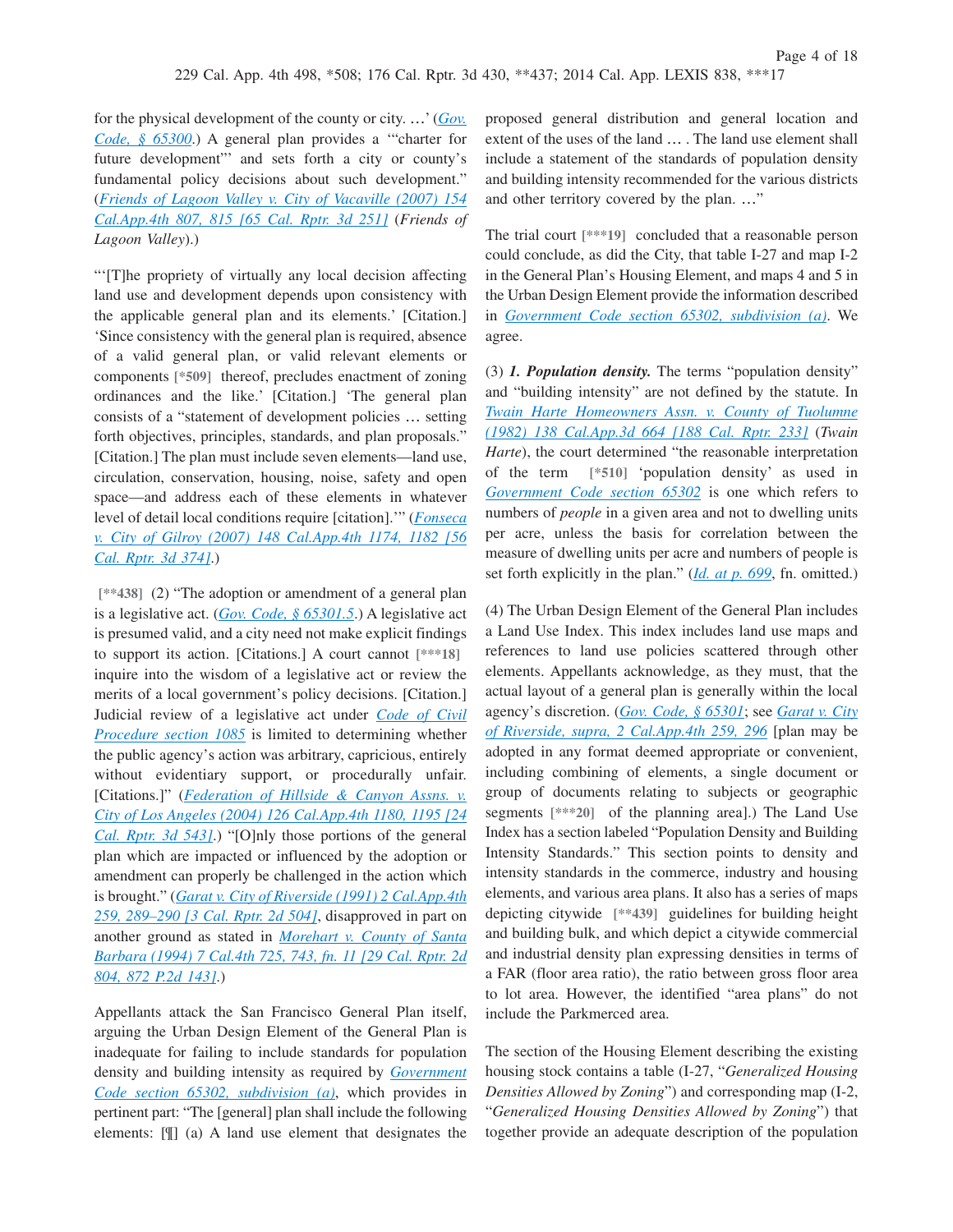densities for the Parkmerced area. Table I-27 of the Housing Element set forth five categories of housing density (low, moderately low, medium, moderately high, and high) and specifies the types of zoning districts that relate to each category. For each category, the table states both the "average units per acre" and **[\*\*\*21]** the "population density," in addition to describing the general locations where these density levels may be found. Map I-2, on the following page, shows the locations of each housing density category throughout the City. A narrative preceding the table and map describes them: "Table I-27 offers a listing of the City's zoning categories that permit residential development, grouping these by generalized housing density levels. Map I-2 provides a generalized illustration of housing densities citywide." The map identifies portions of the Parkmerced site as "medium density," corresponding to an average population density of 124 persons per acre, and other portions as "high density" corresponding to an average population density of 651 persons per acre. Accordingly, the General Plan includes a statement of population density (numbers of people) for the territory it covers. (See *[Twain](http://advance.lexis.com/api/document?collection=cases&id=urn:contentItem:3RX6-MD30-003D-J43H-00000-00&context=1000516) [Harte, supra, 138 Cal.App.3d at p. 699](http://advance.lexis.com/api/document?collection=cases&id=urn:contentItem:3RX6-MD30-003D-J43H-00000-00&context=1000516)*; see also *[Camp v.](http://advance.lexis.com/api/document?collection=cases&id=urn:contentItem:3S11-SDM0-003C-R2JR-00000-00&context=1000516) [Board of Supervisors \(1981\) 123 Cal.App.3d 334, 350 \[176](http://advance.lexis.com/api/document?collection=cases&id=urn:contentItem:3S11-SDM0-003C-R2JR-00000-00&context=1000516)* **[\*511]** [Cal. Rptr. 620\]](http://advance.lexis.com/api/document?collection=cases&id=urn:contentItem:3S11-SDM0-003C-R2JR-00000-00&context=1000516) [there must be a perceptible connection between density standards and locations within the jurisdiction].)

(5) *[Government Code section 65302, subdivision \(a\)](http://advance.lexis.com/api/document?collection=statutes-legislation&id=urn:contentItem:4WN7-XNT0-R03J-V1B9-00000-00&context=1000516)* does not require a general plan's population density statement be "prescriptive," rather than "descriptive," as appellants suggest. Rather, that section requires a statement of *recommended* densities, **[\*\*\*22]** not binding or inflexible limits on density. (See *[Sequoyah Hills Homeowners Assn. v.](http://advance.lexis.com/api/document?collection=cases&id=urn:contentItem:3RX6-G9H0-003D-J1RC-00000-00&context=1000516) [City of Oakland \(1993\) 23 Cal.App.4th 704, 718 & fn. 7 \[29](http://advance.lexis.com/api/document?collection=cases&id=urn:contentItem:3RX6-G9H0-003D-J1RC-00000-00&context=1000516) [Cal. Rptr. 2d 182\]](http://advance.lexis.com/api/document?collection=cases&id=urn:contentItem:3RX6-G9H0-003D-J1RC-00000-00&context=1000516)* (*Sequoyah*) [map that is "'largely illustrative in nature'" is a standard of population density under *[Gov. Code, § 65302, subd. \(a\)](http://advance.lexis.com/api/document?collection=statutes-legislation&id=urn:contentItem:4WN7-XNT0-R03J-V1B9-00000-00&context=1000516)*, even though the City's approvals may occasionally deviate from details of the map].)

Moreover, respondents dispute appellants' claim that table I-27 only describes existing densities. The averages in the table correspond to specific zoning designations and general locations throughout the City, as also identified in the table. Therefore, respondents maintain, geographic locations and the zoning designations throughout the City also signal the generally recommended population density. Further, the Housing Element contemplates that new housing will generally be constructed at densities similar to the surrounding development. Therefore, table I-27 and map I-2 also project the likely future densities throughout the City. (See Housing Element pt. I, pp. 92–93 [discussion projecting future residential development on in-fill sites at lower densities in neighborhoods characterized by single-family homes, and higher densities closer to downtown and in the City's mixed-use districts].) We conclude the **[\*\*440]** General Plan adequately states population **[\*\*\*23]** densities.

**2.** *Building intensity.* Terming the General Plan building intensity standards "marginally better" than its "population density" standards, appellants argue that the Urban Design Element inclusion of a citywide map of maximum building heights, and its map identifying building bulk standards are insufficient, as the standards do not contain the usual measure of floor intensity ratios and bulk limits are set only for parts of a building exceeding a certain height.<sup>1</sup>

The Urban Design Element includes a map of the various permitted building heights citywide and a separate map addressing building bulk. (Land **[\*512]** Use Index, pp. 108–109, figures VI.4, "Urban Design Guidelines for Height of Buildings" and VI.5 "Urban Design Guidelines for Bulk of Buildings Map.") The bulk map establishes maximum dimensions of buildings *above specified heights*. These height and size limitations help define the envelope or "intensity" of buildings throughout the City. They include standards for the Parkmerced site.

Building intensity for the site is further regulated through the project's General Plan amendment and SUD. Project approvals amend height map 4 to establish a boundary around the Parkmerced site and replace existing height regulations with a notation to "'See Parkmerced Special Use District, Section 249.64 of the Planning Code and Sectional Map HT13 of the Zoning Maps.'" **[\*\*\*25]** The SUD, in turn, establishes building height and bulk for the site

<sup>1</sup> Policy 3.6 of the Urban Design Element states in pertinent part that "extremes in bulk should be avoided by establishment of maximum horizontal dimensions for new construction above the prevailing height of development in each area of the city. [¶] … [¶] The guidelines for building bulk expressed in this Plan are intended to form an urban design basis for such regulation. *These guidelines favor relatively slender construction above prevailing heights, but would not limit the horizontal dimensions of buildings below those heights*. Generally speaking, the guidelines would not limit the total floor space that could be built, but would help to shape it to avoid negative external effects. If two or more towers are to be built **[\*\*\*24]** on a single property, their total effect should be considered and a significant separation should be required between them. The precise form of the building or buildings would in large measure be left to the individual developer and his architects under these guidelines." (Policy 3.6, italics added.)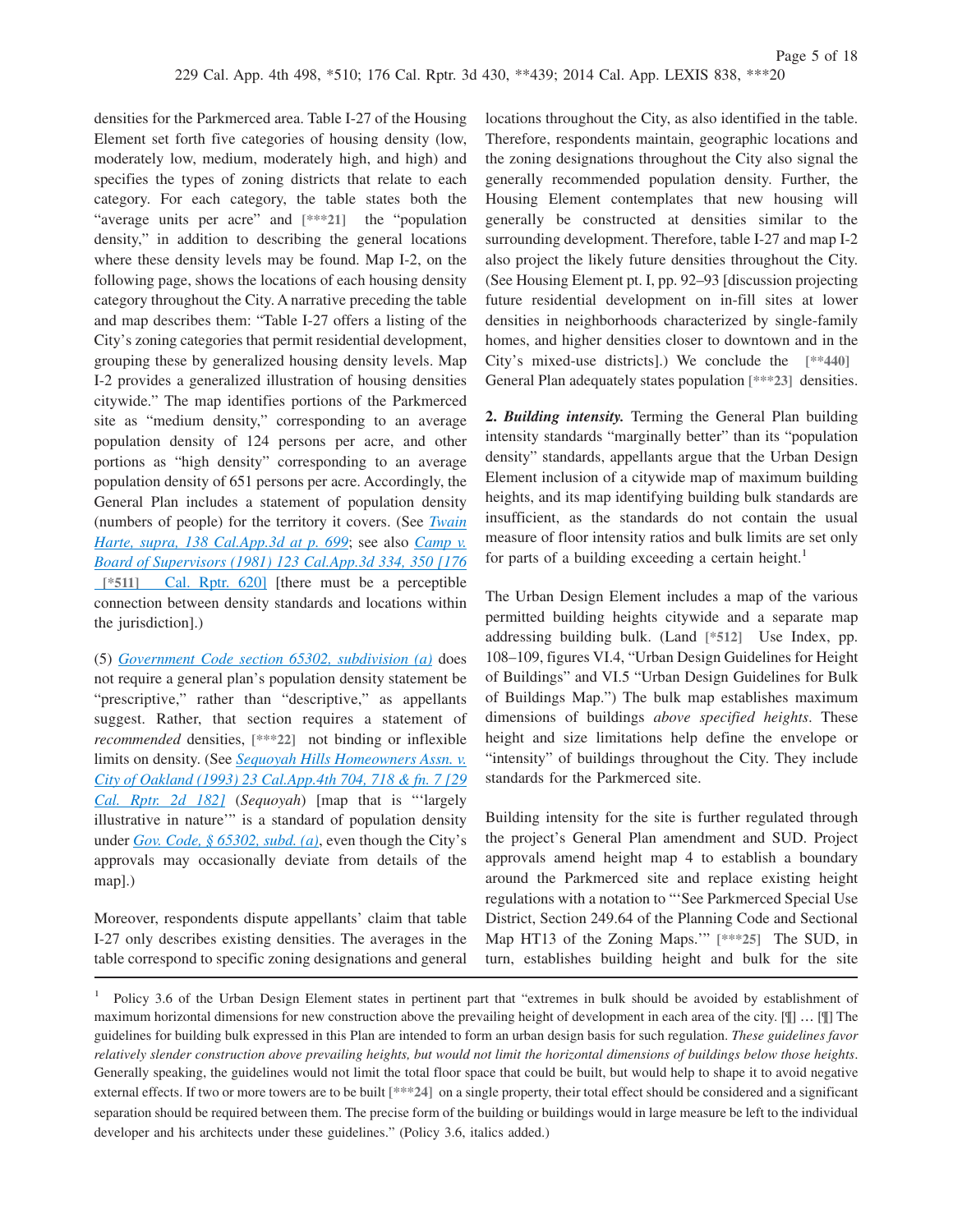through amendments to the applicable zoning height map and a bulk table. The ordinance establishing the Parkmerced SUD also contained amendments to the Planning Code identifying permitted uses in each of the newly established Parkmerced classes of use districts, as well as prohibited uses in the SUD as a whole.

(6) The standards for building heights and the bulk limits for buildings above specified heights are precisely the sorts of standards called for in *[Twain Harte, supra, 138 Cal.App.3d](http://advance.lexis.com/api/document?collection=cases&id=urn:contentItem:3RX6-MD30-003D-J43H-00000-00&context=1000516) [at page 699](http://advance.lexis.com/api/document?collection=cases&id=urn:contentItem:3RX6-MD30-003D-J43H-00000-00&context=1000516)* (standards might include "restrictions such as height or size limitations, restrictions on types of buildings or uses to be permitted within a designated area"). The building intensity requirement of *[Government Code section](http://advance.lexis.com/api/document?collection=statutes-legislation&id=urn:contentItem:4WN7-XNT0-R03J-V1B9-00000-00&context=1000516) [65302, subdivision \(a\)](http://advance.lexis.com/api/document?collection=statutes-legislation&id=urn:contentItem:4WN7-XNT0-R03J-V1B9-00000-00&context=1000516)* was satisfied here.

**3.** *Correlation of circulation element with changes in population density and building intensity.* Appellants suggest the General Plan is also deficient in that the Transportation Element is not correlated with the Land Use Element, as required by *[Government Code section 65302,](http://advance.lexis.com/api/document?collection=statutes-legislation&id=urn:contentItem:4WN7-XNT0-R03J-V1B9-00000-00&context=1000516) [subdivision \(b\)](http://advance.lexis.com/api/document?collection=statutes-legislation&id=urn:contentItem:4WN7-XNT0-R03J-V1B9-00000-00&context=1000516)*. In a single paragraph in their opening brief, appellants argue that without adequate building intensity standards, the General Plan "cannot predict the increased transportation demand associated **[\*\*441]** with future **[\*\*\*26]** development and adjust the circulation element accordingly." As we have determined building intensity standards were adequate, we reject this claim.

(7) Furthermore, as recognized in *[Federation of Hillside &](http://advance.lexis.com/api/document?collection=cases&id=urn:contentItem:4FH1-6SV0-0039-43KM-00000-00&context=1000516) [Canyon Assns. v. City of Los Angeles, supra, 126 Cal.App.4th](http://advance.lexis.com/api/document?collection=cases&id=urn:contentItem:4FH1-6SV0-0039-43KM-00000-00&context=1000516) [at page 1196](http://advance.lexis.com/api/document?collection=cases&id=urn:contentItem:4FH1-6SV0-0039-43KM-00000-00&context=1000516)*, "the internal consistency and correlation requirements do not require a city or county to limit population growth or provide traffic management measures to **[\*513]** ensure that its transportation infrastructure can accommodate future population growth. The Planning and Zoning Law (*[Gov. Code, § 65000 et seq.](http://advance.lexis.com/api/document?collection=statutes-legislation&id=urn:contentItem:4WN7-X0P0-R03K-N0TP-00000-00&context=1000516)*) does not require a city or county to avoid adverse impacts on transportation. Rather, the city has broad discretion to weigh and balance competing interests in formulating development policies, and a court cannot review the wisdom of those decisions under the guise of reviewing a general plan's internal consistency and correlation. [Citation.]"

As respondents point out, the Project Approvals reflect the City's decision to limit parking and roadway capacity in areas well served by transit. We do not second-guess such a policy choice.

### **II. Project Consistency with the General Plan**

As is often the case, the standard of review and the degree of deference this court is to apply to the decision of the City

is determinative of many of the issues **[\*\*\*27]** presented. Appellants, joined by amici curiae Sierra Club and California Preservation Foundation, contend that deference to the City's interpretation of the priority policies of the General Plan was unwarranted, because the priority policies had been enacted via a citizen's initiative, Measure M, rather than authored by the City itself. Appellants and amici curiae argue that the initiative must be interpreted to effectuate the intent of the voters and that the City's intent and its interpretation of the meaning of the policies are irrelevant and entitled to little, if any, deference.

Appellants and amici curiae further maintain that the priority policies must be strictly construed, as Measure M requires that the City make findings of consistency with those priority policies for all future projects, and that the plain language of Measure M requires a *specific* finding of consistency with each and every priority policy identified therein. Consequently, appellants and amici curiae assert that the consistency findings here were inadequate, insofar as they were based on determinations that the project was generally compatible with the priority policies or that "on balance" the project will further **[\*\*\*28]** the priority policies and not obstruct their attainment. We disagree.

# A. *Deference to the City's Interpretation of the General Plan Priority Policies*

(8) As stated by the Sixth Appellate District in *[Pfeiffer v.](http://advance.lexis.com/api/document?collection=cases&id=urn:contentItem:549R-8D51-F04B-N019-00000-00&context=1000516) [City of Sunnyvale City Council \(2011\) 200 Cal.App.4th](http://advance.lexis.com/api/document?collection=cases&id=urn:contentItem:549R-8D51-F04B-N019-00000-00&context=1000516) [1552, 1562–1563 \[135 Cal.Rptr.3d 380\]](http://advance.lexis.com/api/document?collection=cases&id=urn:contentItem:549R-8D51-F04B-N019-00000-00&context=1000516)* (*Pfeiffer*): "Our evaluation of appellants' contention is governed by well established standards." " " " An action, program, or project is consistent with the general plan if, considering all its aspects, it will further the objectives and policies of the general plan and not obstruct their **[\*514]** attainment.' [Citation.]" [Citation.] State law does not require perfect conformity between a proposed project and the applicable general plan. … [Citations.]' (*[Friends of Lagoon Valley,](http://advance.lexis.com/api/document?collection=cases&id=urn:contentItem:4PJ2-63S0-TXFN-734W-00000-00&context=1000516) [supra, 154 Cal.App.4th at p. 817](http://advance.lexis.com/api/document?collection=cases&id=urn:contentItem:4PJ2-63S0-TXFN-734W-00000-00&context=1000516)*.) In other words, 'it is nearly, if not absolutely, impossible for a project to be in perfect conformity with each and every policy set forth in the applicable plan. … It is **[\*\*442]** enough that the proposed project will be compatible with the objectives, policies, general land uses and programs specified in the applicable plan. [Citations.]' (*[Sierra Club v. County of Napa](http://advance.lexis.com/api/document?collection=cases&id=urn:contentItem:4D7D-2Y10-0039-444F-00000-00&context=1000516) [\(2004\) 121 Cal.App.4th 1490, 1510–1511 \[19 Cal.Rptr.3d](http://advance.lexis.com/api/document?collection=cases&id=urn:contentItem:4D7D-2Y10-0039-444F-00000-00&context=1000516) [1\]](http://advance.lexis.com/api/document?collection=cases&id=urn:contentItem:4D7D-2Y10-0039-444F-00000-00&context=1000516)*.)" (*[Pfeiffer, at pp. 1562–1563](http://advance.lexis.com/api/document?collection=cases&id=urn:contentItem:549R-8D51-F04B-N019-00000-00&context=1000516)*.)

We addressed the applicable standard of review—abuse of discretion—more than two decades ago in *[Sequoyah, supra,](http://advance.lexis.com/api/document?collection=cases&id=urn:contentItem:3RX6-G9H0-003D-J1RC-00000-00&context=1000516) [23 Cal.App.4th at page 717](http://advance.lexis.com/api/document?collection=cases&id=urn:contentItem:3RX6-G9H0-003D-J1RC-00000-00&context=1000516)*: "The city council's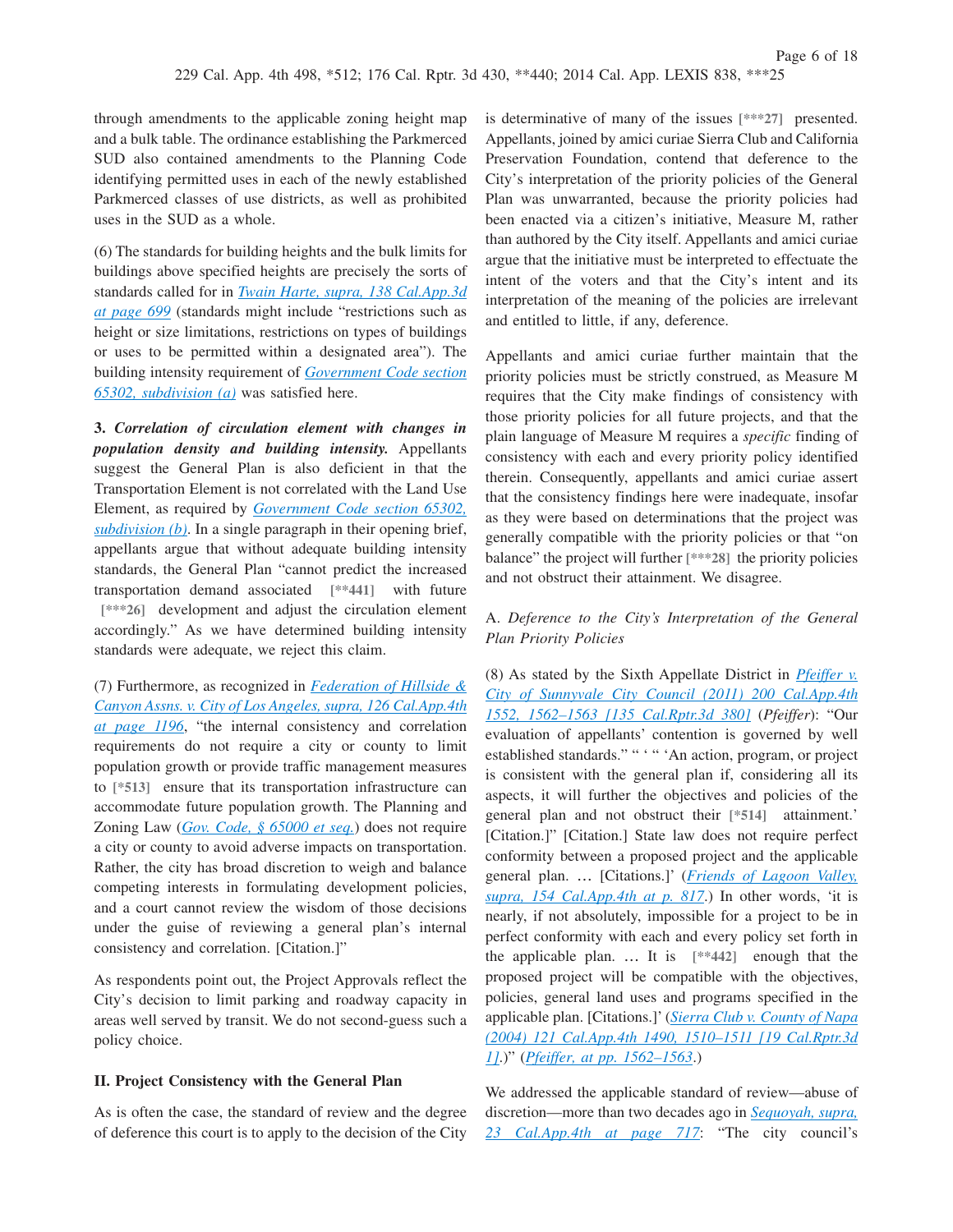determination that the … project is consistent with the [city's general plan] **[\*\*\*29]** comes to this court with a strong presumption of regularity. [Citation.] To overcome that presumption, an abuse of discretion must be shown. (*[Code Civ. Proc., § 1094.5](http://advance.lexis.com/api/document?collection=statutes-legislation&id=urn:contentItem:4WK3-PB00-R03K-B0KF-00000-00&context=1000516)* [citation].) An abuse of discretion is established only if the city council has not proceeded in a manner required by law, its decision is not supported by findings, or the findings are not supported by substantial evidence. (*[Code Civ. Proc., § 1094.5, subd. \(b\)](http://advance.lexis.com/api/document?collection=statutes-legislation&id=urn:contentItem:4WK3-PB00-R03K-B0KF-00000-00&context=1000516)*.) We may neither substitute our view for that of the city council, nor reweigh conflicting evidence presented to that body. [Citation.]" (Accord, e.g., *[Pfeiffer, supra, 200 Cal.App.4th](http://advance.lexis.com/api/document?collection=cases&id=urn:contentItem:549R-8D51-F04B-N019-00000-00&context=1000516) [at p. 1563](http://advance.lexis.com/api/document?collection=cases&id=urn:contentItem:549R-8D51-F04B-N019-00000-00&context=1000516)* [according "great deference" to the agency's consistency determination]; *[Friends of Lagoon Valley, supra,](http://advance.lexis.com/api/document?collection=cases&id=urn:contentItem:4PJ2-63S0-TXFN-734W-00000-00&context=1000516) [154 Cal.App.4th at p. 816](http://advance.lexis.com/api/document?collection=cases&id=urn:contentItem:4PJ2-63S0-TXFN-734W-00000-00&context=1000516)*; *[Endangered Habitats League,](http://advance.lexis.com/api/document?collection=cases&id=urn:contentItem:4GRS-FF00-0039-44CJ-00000-00&context=1000516) [Inc. v. County of Orange \(2005\) 131 Cal.App.4th 777, 782](http://advance.lexis.com/api/document?collection=cases&id=urn:contentItem:4GRS-FF00-0039-44CJ-00000-00&context=1000516) [\[32 Cal.Rptr.3d 177\]](http://advance.lexis.com/api/document?collection=cases&id=urn:contentItem:4GRS-FF00-0039-44CJ-00000-00&context=1000516)* (*Endangered Habitats*); *[Sierra Club v.](http://advance.lexis.com/api/document?collection=cases&id=urn:contentItem:4D7D-2Y10-0039-444F-00000-00&context=1000516) [County of Napa, supra, 121 Cal.App.4th 1490, 1509–1510](http://advance.lexis.com/api/document?collection=cases&id=urn:contentItem:4D7D-2Y10-0039-444F-00000-00&context=1000516)* (*Sierra Club*).)

Even those cases relied upon by appellants for the proposition that the priority policies must be strictly construed recognize and apply the abuse of discretion standard of review. *[Endangered Habitats, supra, 131 Cal.App.4th 777](http://advance.lexis.com/api/document?collection=cases&id=urn:contentItem:4GRS-FF00-0039-44CJ-00000-00&context=1000516)*, agreed that appellate courts "review decisions regarding consistency with a general plan under the arbitrary and capricious standard. These are quasi-legislative acts reviewed by ordinary mandamus, and the inquiry is whether the decision is arbitrary, capricious, entirely lacking in evidentiary support, unlawful, or procedurally unfair. [Citations.] Under this standard, we defer to an agency's **[\*\*\*30]** factual finding of consistency unless no reasonable person could have reached the same conclusion on the evidence before it. [Citation.]" (*[Id. at p. 782](http://advance.lexis.com/api/document?collection=cases&id=urn:contentItem:4GRS-FF00-0039-44CJ-00000-00&context=1000516)*.) Similarly, *[Families Unafraid to](http://advance.lexis.com/api/document?collection=cases&id=urn:contentItem:3SDT-85R0-0039-40YN-00000-00&context=1000516) [Uphold Rural etc. County v. Board of Supervisors \(1998\) 62](http://advance.lexis.com/api/document?collection=cases&id=urn:contentItem:3SDT-85R0-0039-40YN-00000-00&context=1000516) [Cal.App.4th 1332 \[74 Cal.Rptr.2d 1\]](http://advance.lexis.com/api/document?collection=cases&id=urn:contentItem:3SDT-85R0-0039-40YN-00000-00&context=1000516)* (*FUTURE*), also acknowledged: "The Board's determination that [the project] is consistent with the Draft General Plan carries a strong presumption of regularity. (*[Sequoyah, supra, 23 Cal.App.4th](http://advance.lexis.com/api/document?collection=cases&id=urn:contentItem:3RX6-G9H0-003D-J1RC-00000-00&context=1000516) [at p. 717](http://advance.lexis.com/api/document?collection=cases&id=urn:contentItem:3RX6-G9H0-003D-J1RC-00000-00&context=1000516)*.) This determination can be overturned only if the Board abused its discretion—that is, did not **[\*515]** proceed legally, or if the determination is not supported by findings, or if the findings are not supported by substantial evidence. (*Ibid*.) As for this substantial evidence prong, it has been said that a determination of general plan consistency will be reversed only if, based on the evidence before the local governing body, '… a reasonable person could not have reached the same conclusion.' [Citation.]" (*[Id. at p. 1338](http://advance.lexis.com/api/document?collection=cases&id=urn:contentItem:3SDT-85R0-0039-40YN-00000-00&context=1000516)*.) No case cited by appellants or found by us refuses to apply this deferential standard to the determination by a local agency that a particular project was consistent with its general plan.

(9) Appellants and amici curiae argue that the reason for deference to the local legislative body is absent where, as here, the amendment to the General Plan that set forth the priority policies was **[\*\*\*31]** not proposed by the City, but was the result of an initiative adopted by the voters over opposition of many members of the Board. It is true that many cases explain that reviewing courts accord great deference to the agency's **[\*\*443]** determination " 'because the body which adopted the general plan policies in its legislative capacity has unique competence to interpret those policies when applying them in its adjudicatory capacity. [Citation.]' " (*[Pfeiffer, supra, 200 Cal.App.4th at p.](http://advance.lexis.com/api/document?collection=cases&id=urn:contentItem:549R-8D51-F04B-N019-00000-00&context=1000516) [1563](http://advance.lexis.com/api/document?collection=cases&id=urn:contentItem:549R-8D51-F04B-N019-00000-00&context=1000516)*; see, e.g., *[Friends of Lagoon Valley, supra, 154](http://advance.lexis.com/api/document?collection=cases&id=urn:contentItem:4PJ2-63S0-TXFN-734W-00000-00&context=1000516) [Cal.App.4th at p. 816](http://advance.lexis.com/api/document?collection=cases&id=urn:contentItem:4PJ2-63S0-TXFN-734W-00000-00&context=1000516)*; *[Sierra Club, supra, 121 Cal.App.4th](http://advance.lexis.com/api/document?collection=cases&id=urn:contentItem:4D7D-2Y10-0039-444F-00000-00&context=1000516) [at p. 1509](http://advance.lexis.com/api/document?collection=cases&id=urn:contentItem:4D7D-2Y10-0039-444F-00000-00&context=1000516)*; *[Save Our Peninsula Committee v. Monterey](http://advance.lexis.com/api/document?collection=cases&id=urn:contentItem:42CD-35F0-0039-442J-00000-00&context=1000516) [County Bd. of Supervisors \(2001\) 87 Cal.App.4th 99, 142](http://advance.lexis.com/api/document?collection=cases&id=urn:contentItem:42CD-35F0-0039-442J-00000-00&context=1000516) [\[104 Cal.Rptr. 2d 326\]](http://advance.lexis.com/api/document?collection=cases&id=urn:contentItem:42CD-35F0-0039-442J-00000-00&context=1000516)* (*Save Our Peninsula*).)

Page 7 of 18

However, the Board's role in implementing the General Plan, including its discretion to determine whether proposed projects are consistent with the General Plan, is at least as important. The above cases also recognize that " '[b]ecause policies in a general plan reflect a range of competing interests, the governmental agency must be allowed to weigh and balance the plan's policies when applying them, and it has broad discretion to construe its policies in light of the plan's purposes. [Citations.]' " (*[Pfeiffer, supra, 200](http://advance.lexis.com/api/document?collection=cases&id=urn:contentItem:549R-8D51-F04B-N019-00000-00&context=1000516) [Cal.App.4th at p. 1563](http://advance.lexis.com/api/document?collection=cases&id=urn:contentItem:549R-8D51-F04B-N019-00000-00&context=1000516)*; *[Sierra Club, supra, 121 Cal.App.4th](http://advance.lexis.com/api/document?collection=cases&id=urn:contentItem:4D7D-2Y10-0039-444F-00000-00&context=1000516) [at pp. 1509–1510](http://advance.lexis.com/api/document?collection=cases&id=urn:contentItem:4D7D-2Y10-0039-444F-00000-00&context=1000516)*; *[Save our Peninsula, supra, 87 Cal.App.4th](http://advance.lexis.com/api/document?collection=cases&id=urn:contentItem:42CD-35F0-0039-442J-00000-00&context=1000516) [at p. 142](http://advance.lexis.com/api/document?collection=cases&id=urn:contentItem:42CD-35F0-0039-442J-00000-00&context=1000516)*.) Such deference to the actions of the legislative body stems from well-settled principles of court respect for the separation of powers. (See *[Western States Petroleum](http://advance.lexis.com/api/document?collection=cases&id=urn:contentItem:3RX4-1BT0-003D-J51B-00000-00&context=1000516) [Assn. v. Superior Court \(1995\) 9 Cal.4th 559, 572 \[38](http://advance.lexis.com/api/document?collection=cases&id=urn:contentItem:3RX4-1BT0-003D-J51B-00000-00&context=1000516) [Cal.Rptr.2d 139, 888 P.2d 1268\]](http://advance.lexis.com/api/document?collection=cases&id=urn:contentItem:3RX4-1BT0-003D-J51B-00000-00&context=1000516)* (*Western States*) ["[E]xcessive judicial interference with the [agency's] **[\*\*\*32]** quasi-legislative actions would conflict with the well-settled principle that the legislative branch is entitled to deference from the courts because of the constitutional separation of powers. (*[Cal. Const., art. III, § 3](http://advance.lexis.com/api/document?collection=statutes-legislation&id=urn:contentItem:4WN1-M9X0-R03M-B23S-00000-00&context=1000516)*; [citations].)"].) Furthermore, the agency's decisions regarding project consistency with a general plan are reviewed by ordinary mandamus. The inquiry in such cases is "whether the decision is arbitrary, capricious, entirely lacking in **[\*516]** evidentiary support, unlawful, or procedurally unfair. [Citations.]" (*[Endangered Habitats,](http://advance.lexis.com/api/document?collection=cases&id=urn:contentItem:4GRS-FF00-0039-44CJ-00000-00&context=1000516) [supra, 131 Cal.App.4th at p. 782](http://advance.lexis.com/api/document?collection=cases&id=urn:contentItem:4GRS-FF00-0039-44CJ-00000-00&context=1000516)*; cf. Eisenberg et al., Cal. Practice Guide: Civil Appeals and Writs (The Rutter Group 2013) ¶ 8:128.2, p. 8-90 (rev. # 1, 2013) [EIR determinations upheld if supported by substantial evidence].)

(10) Nor do we find persuasive the claims of appellants and amici curiae that policy reasons supporting liberal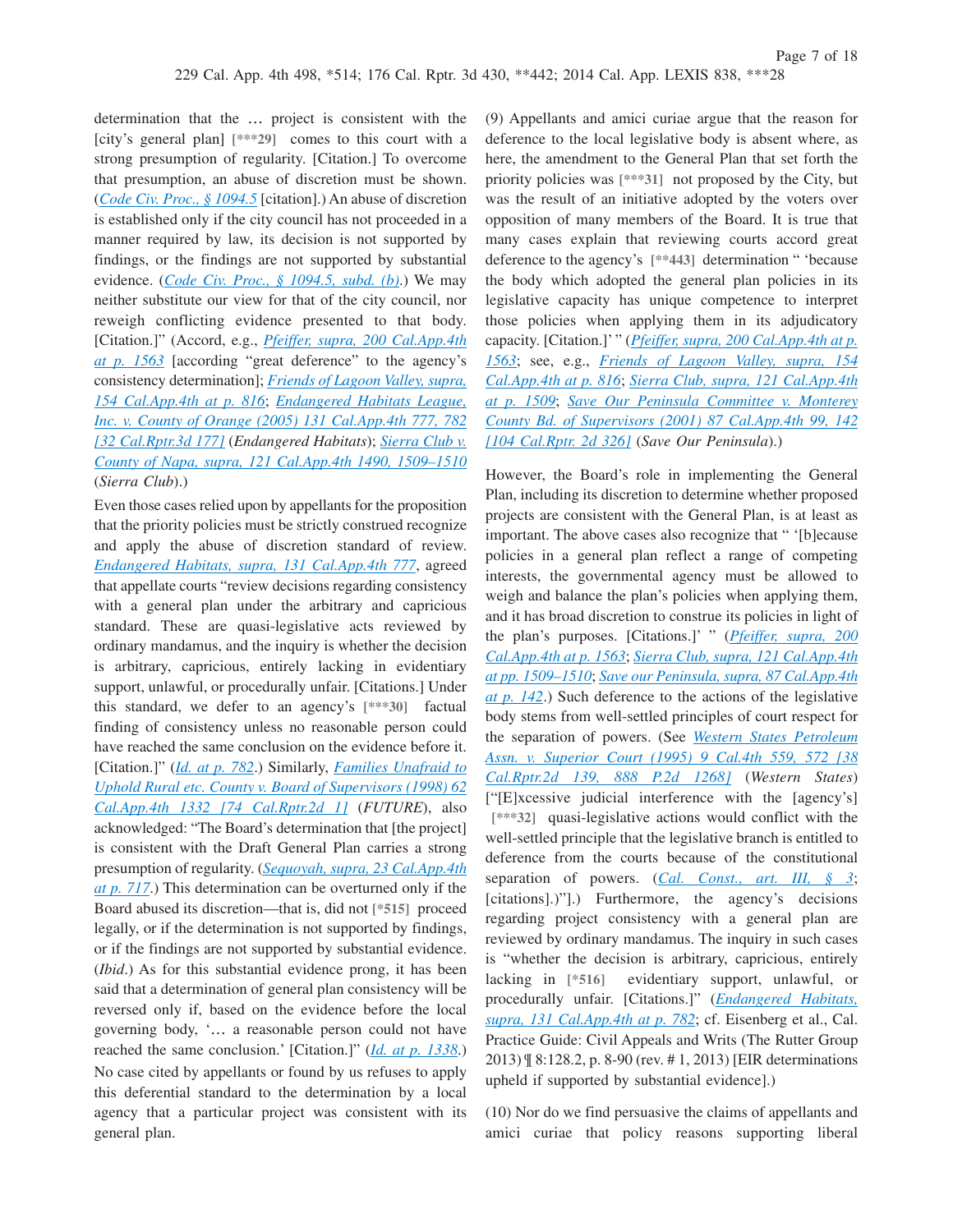interpretation of citizens' initiative measures suggest affording less deference to the City's consistency findings here. Unlike *[Perry v. Brown \(2011\) 52 Cal.4th 1116, 1165](http://advance.lexis.com/api/document?collection=cases&id=urn:contentItem:548M-J6F1-F04B-P000-00000-00&context=1000516) [\[134 Cal.Rptr.3d 499, 265 P.3d 1002\]](http://advance.lexis.com/api/document?collection=cases&id=urn:contentItem:548M-J6F1-F04B-P000-00000-00&context=1000516)*, holding that sponsors of citizens' initiatives must be allowed to defend their validity, this case does not involve a challenge to the *validity* of a citizen's initiative. Rather, it is a challenge to the City's *application* of the General Plan and, specifically, to the City's interpretation **[\*\*\*33]** and application of the priority policies adopted by Proposition M and found today in section 101.1, subdivision (a) of the City's planning code. The same rules of construction that apply to other amendments to the Planning Code or to the General Plan apply here. "Once an initiative measure has been approved by the requisite vote of electors in an election, … the measure becomes a duly enacted constitutional amendment or statute." (*[Perry, at p. 1147](http://advance.lexis.com/api/document?collection=cases&id=urn:contentItem:548M-J6F1-F04B-P000-00000-00&context=1000516)*.) As our Supreme Court has observed, " 'Although the initiative power must be construed liberally to promote the democratic process [citation] when utilized to enact statutes, those statutes are subject to the same constitutional limitations and rules of construction as are other statutes.' (*[Legislature v. Deukmejian \(1983\) 34](http://advance.lexis.com/api/document?collection=cases&id=urn:contentItem:3RX6-DYT0-003D-J1R3-00000-00&context=1000516) [Cal.3d 658, 675 \[194 Cal.Rptr. 781, 699 P.2d 17\]](http://advance.lexis.com/api/document?collection=cases&id=urn:contentItem:3RX6-DYT0-003D-J1R3-00000-00&context=1000516)*.) The same is true when a local initiative is at issue." (*[Lesher](http://advance.lexis.com/api/document?collection=cases&id=urn:contentItem:3RX4-8YB0-003D-J155-00000-00&context=1000516) [Communications, Inc. v. City of Walnut Creek \(1990\) 52](http://advance.lexis.com/api/document?collection=cases&id=urn:contentItem:3RX4-8YB0-003D-J155-00000-00&context=1000516) [Cal.3d 531, 540 \[277 Cal.Rptr. 1, 802 P.2d 317\]](http://advance.lexis.com/api/document?collection=cases&id=urn:contentItem:3RX4-8YB0-003D-J155-00000-00&context=1000516)*.)

**[\*\*444]** Any other conclusion would undermine the well-established limited role of judicial review in these types of cases and could lead to unworkable results, such as requiring application of *different* standards of review to consistency determinations in the same proceeding where some General Plan policies were adopted by initiative and others by the agency.<sup>2</sup> **[\*517]**

#### B. *Priority Policies Need Not be Strictly Construed*

Relying upon *[Endangered Habitats, supra, 131 Cal.App.4th](http://advance.lexis.com/api/document?collection=cases&id=urn:contentItem:4GRS-FF00-0039-44CJ-00000-00&context=1000516) [777](http://advance.lexis.com/api/document?collection=cases&id=urn:contentItem:4GRS-FF00-0039-44CJ-00000-00&context=1000516)* and *[FUTURE, supra, 62 Cal.App.4th 1332](http://advance.lexis.com/api/document?collection=cases&id=urn:contentItem:3SDT-85R0-0039-40YN-00000-00&context=1000516)*, appellants and amici curiae argue that the priority policies of the General Plan were fundamental, mandatory and clear. Consequently, they contend, project approval required findings that the project complied with each and every one of the strictly construed priority policies and the Board was not permitted to weigh and balance the various policies when considering project compliance. Again, we disagree.

(11) When we apply the abuse of discretion standard of review, " 'the nature of the policy and the nature of the inconsistency are critical factors to consider.' (*[FUTURE,](http://advance.lexis.com/api/document?collection=cases&id=urn:contentItem:3SDT-85R0-0039-40YN-00000-00&context=1000516) [supra, 62 Cal.App.4th at p. 1341](http://advance.lexis.com/api/document?collection=cases&id=urn:contentItem:3SDT-85R0-0039-40YN-00000-00&context=1000516)*.) In addition, general consistencies with plan policies cannot overcome 'specific, mandatory and fundamental inconsistencies' with plan policies. (*[Id. at p. 1342](http://advance.lexis.com/api/document?collection=cases&id=urn:contentItem:3SDT-85R0-0039-40YN-00000-00&context=1000516)*.)" (*[Clover Valley Foundation v. City](http://advance.lexis.com/api/document?collection=cases&id=urn:contentItem:538G-F051-F04B-N4RT-00000-00&context=1000516) [of Rocklin \(2011\) 197 Cal.App.4th 200, 239 \[128 Cal.Rptr.3d](http://advance.lexis.com/api/document?collection=cases&id=urn:contentItem:538G-F051-F04B-N4RT-00000-00&context=1000516) [733\]](http://advance.lexis.com/api/document?collection=cases&id=urn:contentItem:538G-F051-F04B-N4RT-00000-00&context=1000516)*.)

As we recognized in *[Sequoyah, supra, 23 Cal.App.4th 704](http://advance.lexis.com/api/document?collection=cases&id=urn:contentItem:3RX6-G9H0-003D-J1RC-00000-00&context=1000516)*, "[N]o project could completely satisfy every policy stated in the [general plan], and … state law does not impose such a requirement. [Citations.] A general plan **[\*\*\*36]** must try to accommodate a wide range of competing interests—including those of developers, neighboring homeowners, prospective homebuyers, environmentalists, current and prospective business owners, jobseekers, taxpayers, and providers and recipients of all types of city-provided services—and to present a clear and comprehensive set of principles to guide development decisions. Once a general **[\*\*445]** plan is in place, it is the province of elected city officials to examine the specifics of a proposed project to determine whether it would be 'in

<sup>2</sup> Respondents contend Proposition M was not a pure citizen's initiative, [\*\*\*34] as four members of the Board of Supervisors acted to put Proposition M on the ballot. The parties disagree whether such act was "ministerial" or done independently by the members in accordance with the San Francisco Charter. Such dispute only further supports our view that the standard of review for consistency determinations should not hinge on the method by which a general plan was adopted or amended.

We do not agree with amici's curiae argument based upon *[Yamaha Corp. of America v. State Bd. of Equalization](http://advance.lexis.com/api/document?collection=cases&id=urn:contentItem:3TGN-5W50-0039-4105-00000-00&context=1000516)* (1998) 19 Cal.4th 1 [\[78 Cal.Rptr.2d 1. 960 P.2d 1031\]](http://advance.lexis.com/api/document?collection=cases&id=urn:contentItem:3TGN-5W50-0039-4105-00000-00&context=1000516) (*Yamaha*), that less judicial deference should be afforded to the City's interpretation of its General Plan in this case, as the standard of review is "fundamentally *situational*." (*Id*[. at p. 12.](http://advance.lexis.com/api/document?collection=cases&id=urn:contentItem:3TGN-5W50-0039-4105-00000-00&context=1000516)) The *situation* here does not change based on the author of the relevant part of the general plan any more than changing membership in the agency that adopts a general plan would result in a changing standard of review. Further, we observe that *Yamaha* was cited in *[San Franciscans Upholding the Downtown Plan v. City and](http://advance.lexis.com/api/document?collection=cases&id=urn:contentItem:46WG-K130-0039-4249-00000-00&context=1000516) County of San Francisco* [\(2002\) 102 Cal.App.4th 656 \[25 Cal.Rptr.2d 745\],](http://advance.lexis.com/api/document?collection=cases&id=urn:contentItem:46WG-K130-0039-4249-00000-00&context=1000516) as authority for application of the traditional, highly deferential standard of review in a challenge to a project's compliance and consistency with the City's General Plan: "The inquiry for the issuance of a writ of administrative mandamus is whether the agency in question prejudicially abused **[\*\*\*35]** its discretion; that is, whether the agency action was arbitrary, capricious, in excess of its jurisdiction, entirely lacking in evidentiary support, or without reasonable or rational basis as a matter of law. [\(Code Civ. Proc., § 1094.5, subds. \(b\),](http://advance.lexis.com/api/document?collection=statutes-legislation&id=urn:contentItem:4WK3-PB00-R03K-B0KF-00000-00&context=1000516) [\(c\);](http://advance.lexis.com/api/document?collection=statutes-legislation&id=urn:contentItem:4WK3-PB00-R03K-B0KF-00000-00&context=1000516) *Yamaha*[*, supra*[,\] 19 Cal.4th \[at pp.\] 10–12](http://advance.lexis.com/api/document?collection=cases&id=urn:contentItem:3TGN-5W50-0039-4105-00000-00&context=1000516) … ; [citations].)" (*Id.* [at pp. 673–674.](http://advance.lexis.com/api/document?collection=cases&id=urn:contentItem:46WG-K130-0039-4249-00000-00&context=1000516))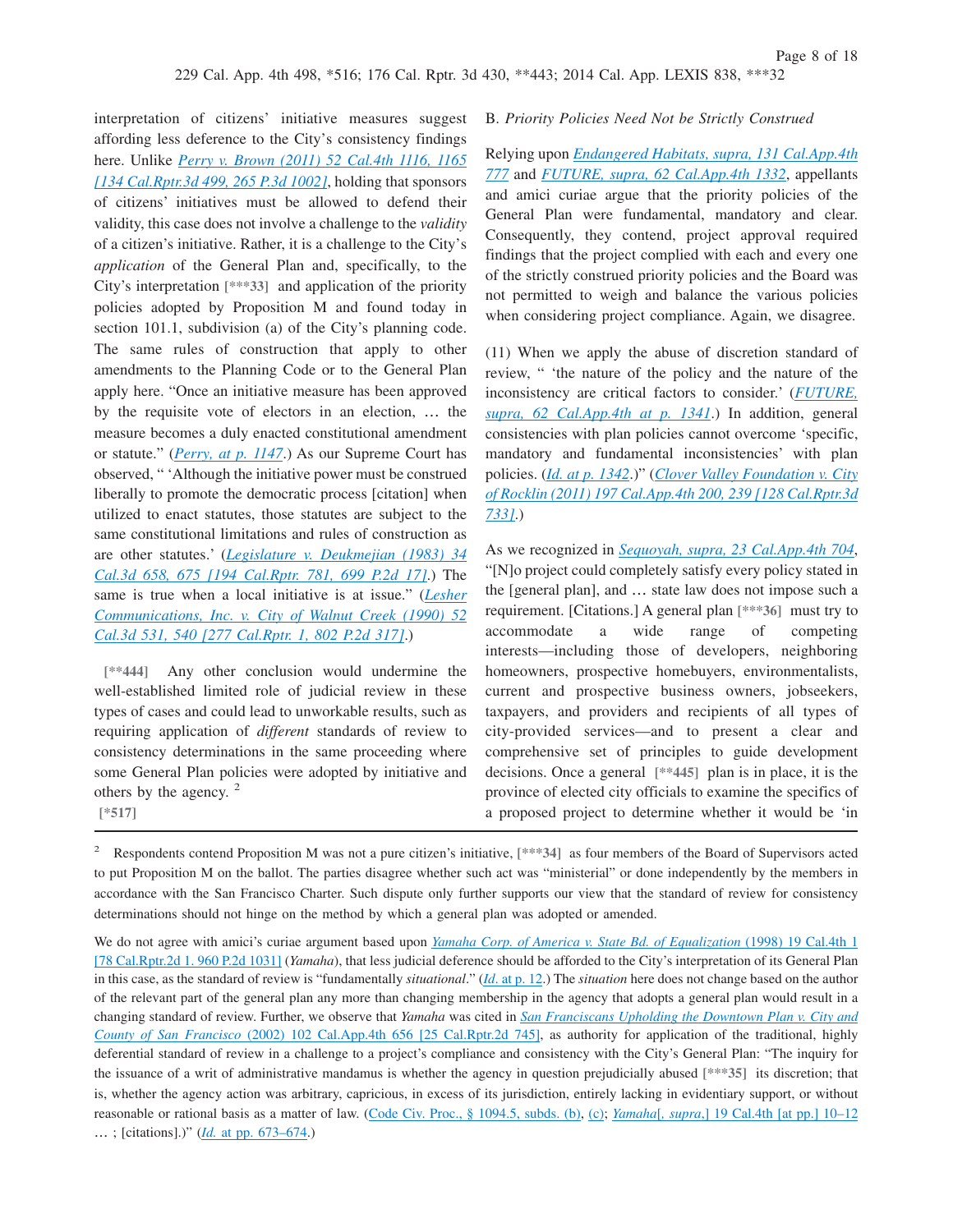harmony' with the policies stated in the plan. [Citation.] It is, emphatically, *not* the role of the courts to micromanage these development decisions. Our function is simply to decide whether the city officials considered the applicable policies and the extent to which the proposed project conforms with those policies, whether the city officials made appropriate findings on this issue, and whether those findings are supported by substantial **[\*518]** evidence. [Citations.]" (*[Id. at pp. 719–720](http://advance.lexis.com/api/document?collection=cases&id=urn:contentItem:3RX6-G9H0-003D-J1RC-00000-00&context=1000516)*; accord, *[Pfeiffer, supra,](http://advance.lexis.com/api/document?collection=cases&id=urn:contentItem:549R-8D51-F04B-N019-00000-00&context=1000516) [200 Cal.App.4th at p. 1563](http://advance.lexis.com/api/document?collection=cases&id=urn:contentItem:549R-8D51-F04B-N019-00000-00&context=1000516)*; *[Sierra Club, supra, 121](http://advance.lexis.com/api/document?collection=cases&id=urn:contentItem:4D7D-2Y10-0039-444F-00000-00&context=1000516) [Cal.App.4th at pp. 1509–1510](http://advance.lexis.com/api/document?collection=cases&id=urn:contentItem:4D7D-2Y10-0039-444F-00000-00&context=1000516)*.)

In *[Endangered Habitats, supra, 131 Cal.App.4th 777](http://advance.lexis.com/api/document?collection=cases&id=urn:contentItem:4GRS-FF00-0039-44CJ-00000-00&context=1000516)*, and *[FUTURE, supra, 62 Cal.App.4th 1332](http://advance.lexis.com/api/document?collection=cases&id=urn:contentItem:3SDT-85R0-0039-40YN-00000-00&context=1000516)*, appellate courts held the findings of consistency made by the respective counties were unsupported by substantial evidence (*[FUTURE, at p. 1342](http://advance.lexis.com/api/document?collection=cases&id=urn:contentItem:3SDT-85R0-0039-40YN-00000-00&context=1000516)*) and that "no reasonable person could [\*\*\*37] have made the consistency finding on the record" (*[Endangered Habitats, at p. 789](http://advance.lexis.com/api/document?collection=cases&id=urn:contentItem:4GRS-FF00-0039-44CJ-00000-00&context=1000516)*). In each case, the appellate court determined the land use project at issue to be inconsistent with very *specific* and mandatory policies of the applicable general plan. (*[Endangered Habitats, at pp.](http://advance.lexis.com/api/document?collection=cases&id=urn:contentItem:4GRS-FF00-0039-44CJ-00000-00&context=1000516) [785–786, 789](http://advance.lexis.com/api/document?collection=cases&id=urn:contentItem:4GRS-FF00-0039-44CJ-00000-00&context=1000516)*; *[FUTURE, at p. 1342](http://advance.lexis.com/api/document?collection=cases&id=urn:contentItem:3SDT-85R0-0039-40YN-00000-00&context=1000516)*.)

As described by *[Friends of Lagoon Valley, supra, 154](http://advance.lexis.com/api/document?collection=cases&id=urn:contentItem:4PJ2-63S0-TXFN-734W-00000-00&context=1000516) [Cal.App.4th at page 819](http://advance.lexis.com/api/document?collection=cases&id=urn:contentItem:4PJ2-63S0-TXFN-734W-00000-00&context=1000516)*, "the general plan in *[Endangered](http://advance.lexis.com/api/document?collection=cases&id=urn:contentItem:4GRS-FF00-0039-44CJ-00000-00&context=1000516) [Habitats\[, supra, 131 Cal.App.4th 777](http://advance.lexis.com/api/document?collection=cases&id=urn:contentItem:4GRS-FF00-0039-44CJ-00000-00&context=1000516)*,] required the maintenance of specific levels of service at certain intersections as computed using a specific methodology.<sup>[3]</sup> (*[Id. at pp. 782–783](http://advance.lexis.com/api/document?collection=cases&id=urn:contentItem:4GRS-FF00-0039-44CJ-00000-00&context=1000516)*.) Although an EIR determined cumulative traffic impacts were not significant under a different methodology, the court remarked this fact was 'of no import' given the unambiguous requirements of the general plan. (*[Id. at p. 783](http://advance.lexis.com/api/document?collection=cases&id=urn:contentItem:4GRS-FF00-0039-44CJ-00000-00&context=1000516)*.)" The traffic level service policy, by establishing a particular performance standard to be evaluated by a particular methodology was "mandatory" and "clear," such that the project that could not meet the performance standard under the required methodology, was inconsistent with the general plan. (*[Endangered Habitats, at](http://advance.lexis.com/api/document?collection=cases&id=urn:contentItem:4GRS-FF00-0039-44CJ-00000-00&context=1000516) [pp. 782–783](http://advance.lexis.com/api/document?collection=cases&id=urn:contentItem:4GRS-FF00-0039-44CJ-00000-00&context=1000516)*.) Furthermore, the general plan at issue in *Endangered Habitats* explicitly did not allow balancing of certain identified policies. Rather, it mandated compliance with a specific plan in order to maintain a buffer between urban development and a national forest. The specific plan distinguished **[\*\*\*38]** between mandatory and permissive

provisions and a consistency checklist explained that " ' "shall" indicates a mandatory [r]egulation to which there are no exceptions, while "should" indicates a non-mandatory [g]uideline.' " (*[Id. at pp. 785–786](http://advance.lexis.com/api/document?collection=cases&id=urn:contentItem:4GRS-FF00-0039-44CJ-00000-00&context=1000516)*.) The *Endangered Habitats* court concluded that the specific plan amendment allowing the specific plan regulations to be balanced was in direct conflict with the general plan policy that new **[\*519]** development **[\*\*446]** must comply with all specific plan policies. (*[Id. at p. 787](http://advance.lexis.com/api/document?collection=cases&id=urn:contentItem:4GRS-FF00-0039-44CJ-00000-00&context=1000516)*.) The balancing provision of the amendment was held to be inconsistent with the general plan and no reasonable person could find it consistent. (*[Id.](http://advance.lexis.com/api/document?collection=cases&id=urn:contentItem:4GRS-FF00-0039-44CJ-00000-00&context=1000516) [at p. 788](http://advance.lexis.com/api/document?collection=cases&id=urn:contentItem:4GRS-FF00-0039-44CJ-00000-00&context=1000516)*.)

Similarly, the general plan in *[FUTURE, supra, 62](http://advance.lexis.com/api/document?collection=cases&id=urn:contentItem:3SDT-85R0-0039-40YN-00000-00&context=1000516) [Cal.App.4th 1332](http://advance.lexis.com/api/document?collection=cases&id=urn:contentItem:3SDT-85R0-0039-40YN-00000-00&context=1000516)*, specified without exception that the designation "low density residential" would be restricted to certain areas. The project proposed to develop "low density residential" in another area. It was "readily apparent" the project directly conflicted with a mandatory policy set forth in the general plan. (*[Id. at pp. 1340–1341](http://advance.lexis.com/api/document?collection=cases&id=urn:contentItem:3SDT-85R0-0039-40YN-00000-00&context=1000516)*.) The appellate court held there was no substantial evidence supporting the county's implied finding of consistency, concluding that "[n]o reasonable person, on the evidence before the Board, could conclude otherwise." (*[Id. at p. 1341](http://advance.lexis.com/api/document?collection=cases&id=urn:contentItem:3SDT-85R0-0039-40YN-00000-00&context=1000516)*; see *[Sierra Club,](http://advance.lexis.com/api/document?collection=cases&id=urn:contentItem:4D7D-2Y10-0039-444F-00000-00&context=1000516) [supra, 121 Cal.App.4th at p. 1511](http://advance.lexis.com/api/document?collection=cases&id=urn:contentItem:4D7D-2Y10-0039-444F-00000-00&context=1000516)*.)

As stated above, the priority policies adopted by Measure M are found in section 101.1 of the City's planning code, which provides in relevant part:

# "SECTION 101.1. MASTER PLAN CONSISTENCY AND IMPLEMENTATION

"(a) The Master Plan shall be an integrated, internally consistent and compatible statement of policies for San Francisco. To fulfill this requirement, after extensive public participation and hearings, the City **[\*\*\*40]** Planning Commission shall in one action amend the Master Plan by January 1, 1988.

"(b) The following Priority Policies are hereby established. They shall be included in the preamble to the Master Plan and shall be the basis upon which inconsistencies in the Master Plan are resolved:

<sup>[3]</sup> In *[Endangered Habitats, supra](http://advance.lexis.com/api/document?collection=cases&id=urn:contentItem:4GRS-FF00-0039-44CJ-00000-00&context=1000516)*, 131 Cal.App.4th 777, "A 'traffic level of service policy' addresses the need for highway improvements when development increases traffic. County policy is that improvements must be made within a stated time after issuance of various permits so as to achieve level of service (LOS) D at intersections, and LOS C on Santiago Canyon Road. Here is the relevant language: 'LOS C shall … be maintained on Santiago Canyon Road links until such time as uninterrupted segments of roadway (i.e., no major intersections) are reduced to less than three miles.' This policy requires compliance to be evaluated **[\*\*\*39]** according to the county's Transportation Implementation Manual, which in turn provides that traffic analysis on Santiago Canyon Road 'shall' use the methods described in the highway Capacity Manual (HCM)." (*Id*[. at p. 783.](http://advance.lexis.com/api/document?collection=cases&id=urn:contentItem:4GRS-FF00-0039-44CJ-00000-00&context=1000516))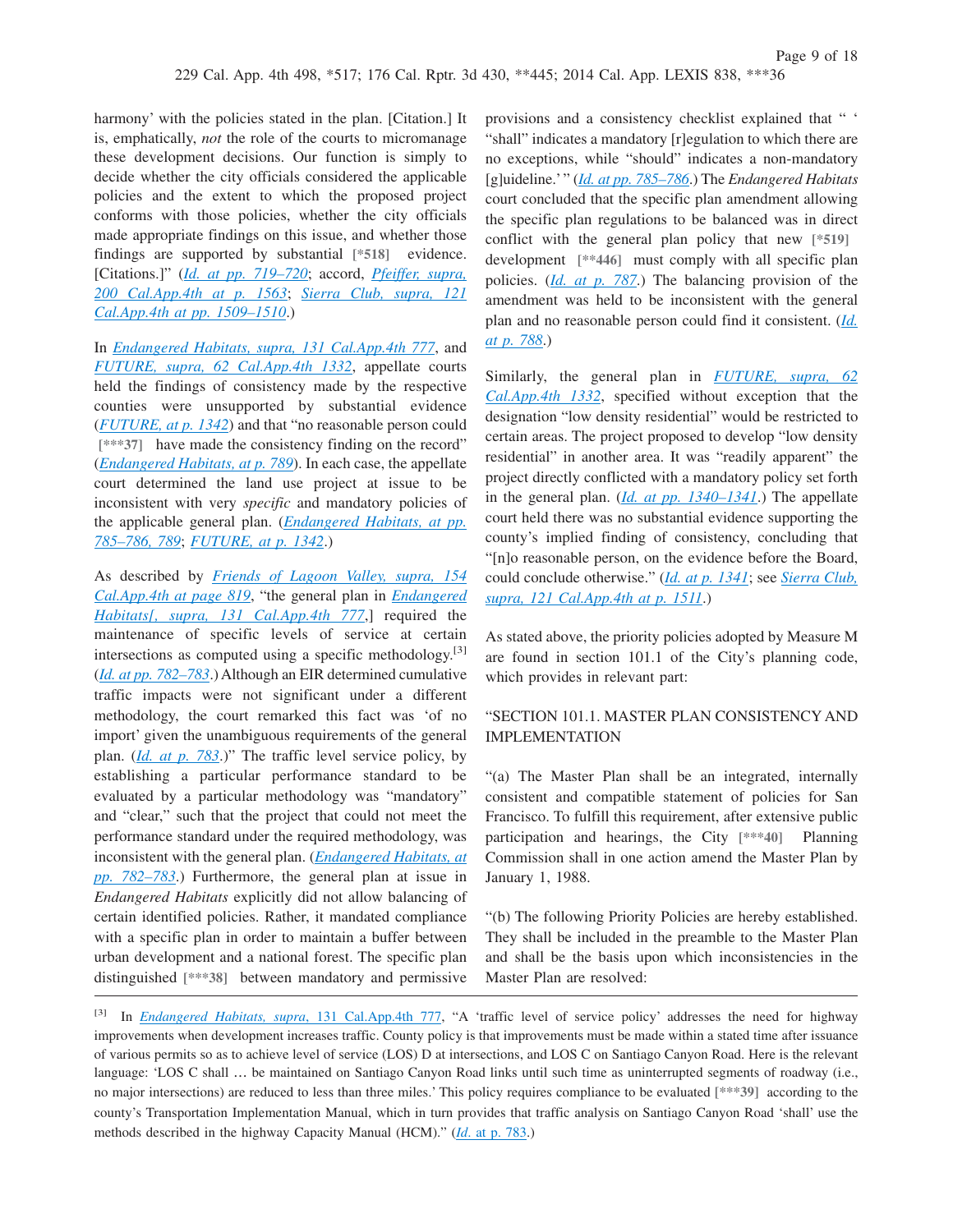"(1) That existing neighborhood-serving retail uses be preserved and enhanced and future opportunities for resident employment in and ownership of such business enhanced;

"(2) That existing housing and neighborhood character be conserved and protected in order to preserve the cultural and economic diversity of our neighborhoods;

"(3) That the City's supply of affordable housing be preserved and enhanced;

"(4) That commuter traffic not impede Muni transit service or overburden our streets or neighborhood parking.

"(5) That a diverse economic base be maintained by protecting our industrial and service sectors from displacement due to commercial office **[\*520]** development, and that future opportunities for resident employment and ownership in these sectors be enhanced;

"(6) That the City achieve the greatest possible preparedness to protect against injury and loss of life in an earthquake;

"(7) That landmarks and historic buildings **[\*\*\*41]** be preserved; and,

"(8) That our parks and open space and their access to sunlight and vistas be protected from development."

Subdivisions (c) and (d) of section 101.1 of the planning code provide that the City may not adopt any zoning ordinance or development agreement authorized pursuant to *[Government Code section 65865](http://advance.lexis.com/api/document?collection=statutes-legislation&id=urn:contentItem:4WN7-Y190-R03N-51WK-00000-00&context=1000516)*, unless, "prior to that adoption it has specifically found that the ordinance or development agreement is consistent with" the priority policies and the City's master plan. Subdivision (e) of section 101.1 provides that similar consistency findings "shall" be made by the City before "issuing a permit for any project or adopting any legislation which requires an initial study under [CEQA], and prior to issuing a permit for any demolition, conversion or change of use, and prior to taking any **[\*\*447]** action which requires a finding of consistency with the Master Plan."

The language of section 101.1, subdivision (b) of the City's planning code that the priority policies are to "be the basis upon which inconsistencies in the Master Plan are resolved," does not remotely provide the type of specificity and clarity that is found in the general plan policies of either *[FUTURE,](http://advance.lexis.com/api/document?collection=cases&id=urn:contentItem:3SDT-85R0-0039-40YN-00000-00&context=1000516) [supra, 62 Cal.App.4th 1332](http://advance.lexis.com/api/document?collection=cases&id=urn:contentItem:3SDT-85R0-0039-40YN-00000-00&context=1000516)* or *[Endangered Habitats, supra,](http://advance.lexis.com/api/document?collection=cases&id=urn:contentItem:4GRS-FF00-0039-44CJ-00000-00&context=1000516) [131 Cal.App.4th 777](http://advance.lexis.com/api/document?collection=cases&id=urn:contentItem:4GRS-FF00-0039-44CJ-00000-00&context=1000516)*. A reasonable person could conclude that such language allows the City to weigh and balance **[\*\*\*42]** the priority policies and to construe them in light of the purposes of the General Plan. As for the specific priority policies themselves, the plain language of these policies lack the type of directive courts use to determine whether a policy is mandatory—use of words such as "must" or "shall." Our reading of the priority policies here persuades us they are neither "mandatory" nor "clear," and the project does not directly conflict with them, unlike the plans in *FUTURE* and *Endangered Habitats*, where the project in each case directly conflicted with one or more specific and mandatory policies set forth in the general plans to the degree that no reasonable person could conclude they were consistent. While the City Planning Code requires that procedurally, a project must be found consistent with the policies, the policies themselves contain no objective standards, but only subjective standards that neither prohibit any particular development or type of development nor command any particular outcome.

(12) Nearly 30 years ago, immediately after passage of Proposition M, the San Francisco City Attorney issued an analysis of that measure, observing **[\*521]** that, "[t]here is no evidence that in passing **[\*\*\*43]** Proposition M, the voters intended to alter the City's practice of determining consistency by considering the relevant policies as a whole" and concluding that, "the consistency requirement of Proposition M calls for a balancing of the eight Priority Policies rather than strict compliance with each and every one. Subject to the other provisions of Proposition M and the Code, the City Planning Commission [or other entity required to make the consistency finding] may approve each project … if, after considering all aspects of the project, the Commission concludes that approval of the project would further the Priority Policies and not obstruct their attainment. If a particular action would advance some Policies while frustrating others, a finding of consistency would be proper only if the Commission concludes that the benefits in furthering some of the Policies outweigh the harm in impeding others." (S.F. City Atty., Opn. No. 86-17 (Dec. 16, 1986) pp. 15–16, fn. omitted.) The opinion pointed out that "[t]here is no evidence that in passing Proposition M, the voters intended to alter the City's practice of determining consistency by considering the relevant policies as a whole"—an approach **[\*\*\*44]** approved by this division in *[Foundation for San Francisco's Architectural Heritage v.](http://advance.lexis.com/api/document?collection=cases&id=urn:contentItem:3S11-STS0-003C-R4GM-00000-00&context=1000516) [City and County of San Francisco \(1980\) 106 Cal.App.3d](http://advance.lexis.com/api/document?collection=cases&id=urn:contentItem:3S11-STS0-003C-R4GM-00000-00&context=1000516) [893, 915–916 \[165 Cal.Rptr. 401\]](http://advance.lexis.com/api/document?collection=cases&id=urn:contentItem:3S11-STS0-003C-R4GM-00000-00&context=1000516)*. (S.F. City Atty., Opn. No. 86-17, *supra*, pp. 14–15.) Furthermore, applying this standard to Proposition M comports with the settled rule that where legislation is ambiguous, courts should give it " 'a reasonable and common sense construction in accordance with the apparent purpose and intention of the lawmakers—one that is practical rather than technical and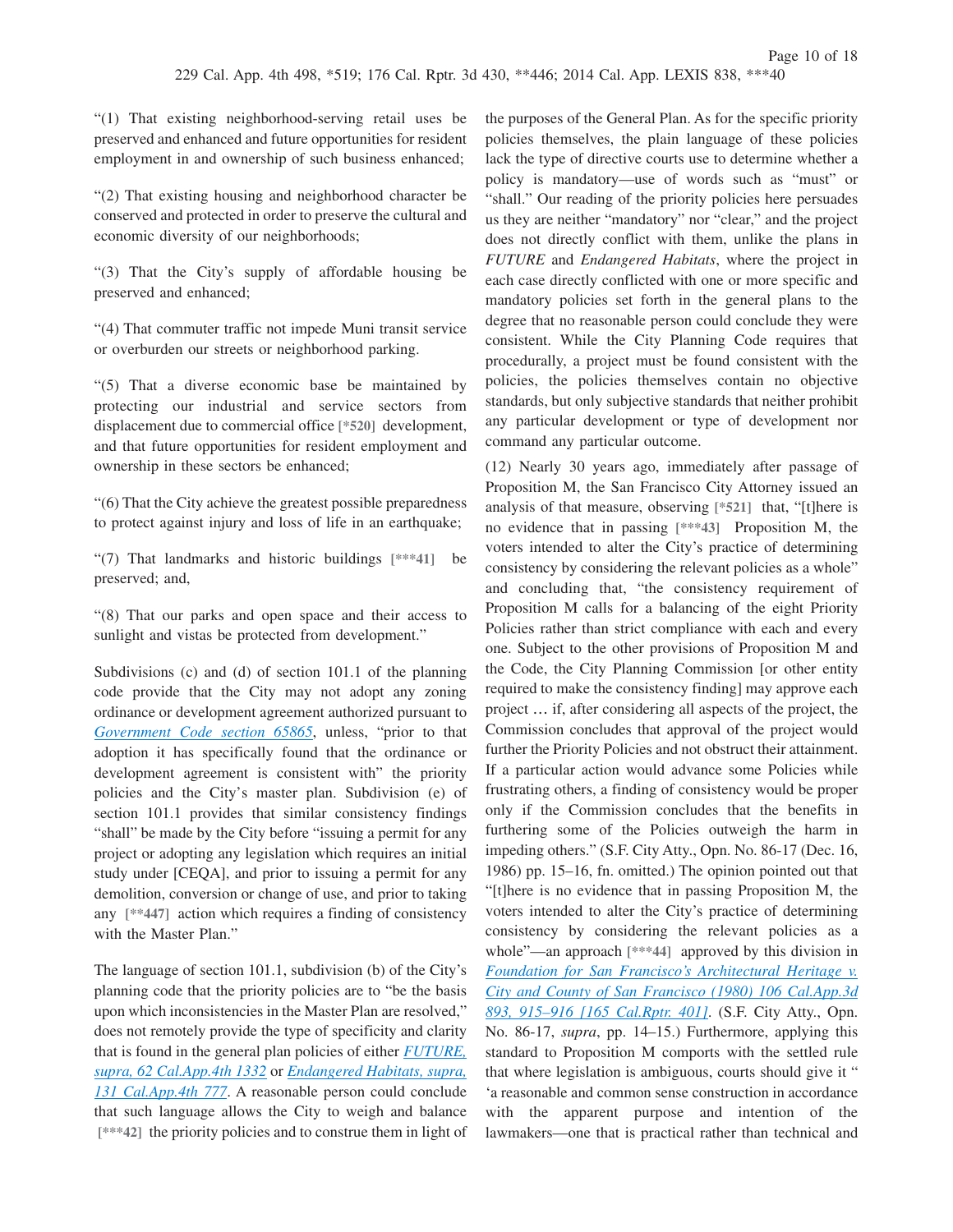that will lead to a wise policy rather than to mischief or absurdity [citation].' [Citation.]" (*[County of Orange v.](http://advance.lexis.com/api/document?collection=cases&id=urn:contentItem:4NMF-S050-0039-431P-00000-00&context=1000516) [Barratt American, Inc. \(2007\) 150 Cal.App.4th 420, 432–433](http://advance.lexis.com/api/document?collection=cases&id=urn:contentItem:4NMF-S050-0039-431P-00000-00&context=1000516) [\[58 Cal.Rptr.3d 542\]](http://advance.lexis.com/api/document?collection=cases&id=urn:contentItem:4NMF-S050-0039-431P-00000-00&context=1000516)*.) As the city attorney observed at the time, "Construing proposition M to require that every action be consistent with each of the eight Priority Policies would lead to the extreme result of blocking most planning **[\*\*448]** actions." (S.F. City Atty., Opn. No. 86-17, *supra*, p. 15.) In two somewhat prescient examples, the city attorney, pointed out that priority policy No. 3, encouraging affordable housing projects, would likely violate priority policies Nos. 1 and 2, if the projects replaced existing housing or existing retail businesses and that the priority policy of preserving existing affordable housing (priority policy No. 3) could easily conflict with the priority policy of achieving the greatest possible earthquake preparedness **[\*\*\*45]** (priority policy No. 6). (*Ibid*.) We agree with the city attorney's long-settled construction of this legislation and with its observation that "requiring perfect consistency with each of the Priority Policies could prevent many, if not all, affordable housing projects." (*Ibid*.)

### C. *Priority Policy Consistency Determination*

Appellant challenges the City's findings that the project and its accompanying approvals were consistent with priority policies Nos. 2, 4, 6, 7 and 8. **[\*522]** Amici curiae join appellants in arguing that the project is inconsistent with policies Nos. 2 and 7. In finding that the development agreement was in conformity with the General Plan, as amended, and the eight priority policies of City Planning Code section 101.1, the Board adopted and incorporated by reference the findings made by the planning commission. The planning commission had found that the development agreement and related approval actions were, "on balance," consistent with the General Plan and with the priority policies of City Planning Code section 101.1, subdivision (b), stating its reasons, in relevant part as follows:

"[Priority Policy No. 2] The existing housing and neighborhood character will be conserved and protected in order to preserve **[\*\*\*46]** the cultural and economic diversity of our neighborhoods:

"The proposed Project would preserve the existing diversity and character of Parkmerced by maintaining the same number of rent controlled units (3,221 rent controlled units) that currently exist at Parkmerced. The Project would accomplish this by conserving 1,683 existing rent controlled apartments, which would remain subject to the Rent Stabilization Ordinance, and replacing all 1,538 existing rent controlled apartments that would be demolished by the

Project with a new unit that would be subject to the same protections as contained in the Rent Stabilization Ordinance for the life of the building. In addition, under the proposed Project, residents of buildings proposed for demolition would be given the opportunity to relocate to such replacement units in a new building and would be assessed the same rent as their previous unit. The Project would also enhance the diversity of Parkmerced by constructing a large number of new BMR [below market rate] affordable units. Currently, Parkmerced has no BMR units. Further, the proposed Project would enhance the character of the Parkmerced neighborhood by establishing a social and commercial **[\*\*\*47]** core, improving pedestrian accessibility, and creating open space and recreational opportunities."

"[Priority Policy No. 4] The commuter traffic will not impede MUNI transit service or overburden our streets or neighborhood parking:

"The proposed Project would enhance MUNI transit service by re‐routing the MUNI M‐Oceanview light‐rail line through the Project Site, creating two new stations and relocating the existing Parkmerced/SFSU station. These improvements would alleviate the overcrowding issues at the existing Parkmerced/SFSU station and improve the connection to SFSU by requiring riders to cross Holloway Avenue as opposed to Nineteenth Avenue. **[\*\*449]** The realignment would also reduce the walking distance to transit for residents of Parkmerced, thereby encouraging the use of public transportation. In addition, the proposed roadway re‐alignments would ease the burden on City streets in **[\*523]** the Parkmerced area by improving traffic flow. Finally, the proposed Project would add approximately 90 on‐street and 6,252 off‐street parking spaces, ensuring that residents of the proposed Project do not rely on parking in the adjoining neighborhoods.

"[Priority Policy No. 6] The City will achieve the greatest **[\*\*\*48]** possible preparedness to protect against injury and loss of life in an earthquake.

"The proposed Project would help the City achieve the greatest possible preparedness to protect against injury and loss of life in an earthquake because the new buildings would be constructed in accordance with all applicable building codes and regulations with regard to seismic safety.

"[Priority Policy No. 7] That landmark and historic buildings will be preserved:

"The proposed Project would not adversely impact any City landmarks because there are no City-designated landmarks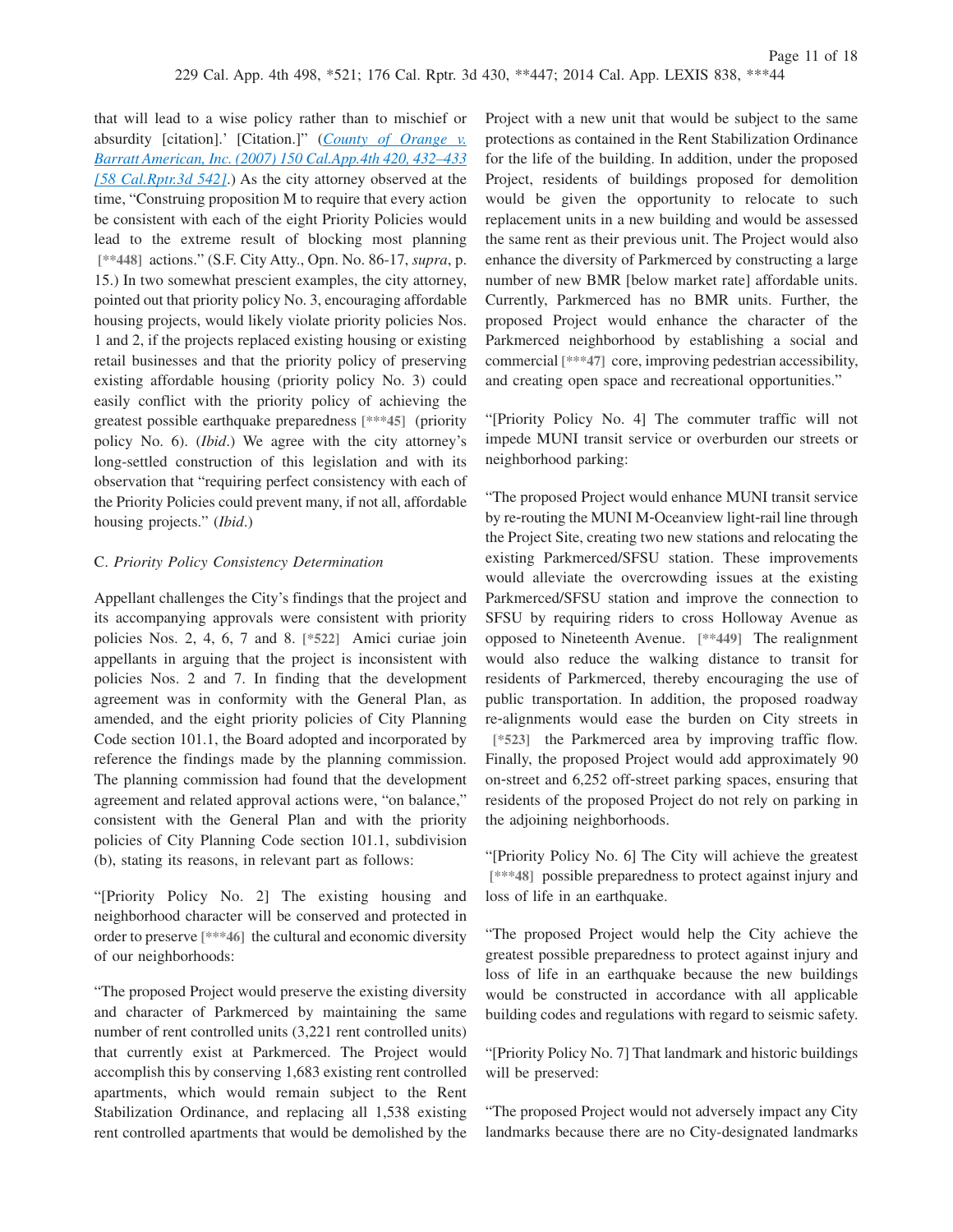on the Project Site. Although none of the buildings on the Project Site are designated City landmarks, as mitigation for the Proposed Project's impacts to historic resources under [CEQA], the Project Sponsor will prepare documentation of the site based on the National Park Service's Historic American Building Survey/Historic American Engineering Record Historical Report Guidelines and provide a permanent display of interpretative materials concerning the history of the original Parkmerced complex.

"[Priority Policy No. 8] "Parks and open space and their access to sunlight and vistas will be protected from development:

"The proposed **[\*\*\*49]** Project would provide 68 acres of open space in a network of publically accessible neighborhood parks, athletic fields, public plazas, greenways and a farm. The Project would provide significant additional open space in the form of private or semi‐private open space areas such as centralized outdoor courtyards, roof decks, and balconies. These private and semi‐private open spaces would be required within the development of each residential building within Parkmerced. The parks and open space would be more accessible and usable than the current open spaces. Parks and open space within, and in the vicinity of, the proposed Project would continue to receive a substantial amount of sunlight during the day when use is at its highest rate. Existing coastal views from parks located to the east and north of the Project Site would be maintained with implementation of the proposed Project."

The priority policy consistency findings made by the City are supported by the reasons given by the planning commission and are supported by the **[\*524]** record. We cannot conclude that no reasonable person would make such determinations. Appellants' and amicis curiae's challenges to these findings are based upon their rigid **[\*\*\*50]** reading of the priority policies and their refusal to recognize the general rule giving discretion to the Board to balance the numerous General Plan priorities.

Appellants contend that other policies in the General Plan echo the priority policies and that project approvals are also inconsistent  $[**450]$  with those policies.<sup>4</sup> Having rejected appellants' premise—that the project and Project Approvals were inconsistent with the priority policies—we also reject their conclusion. Nevertheless, we briefly address the claims of inconsistency.

**1.** *Housing Element policy 3.6 consistency determination.* Housing element policy 3.6 states: "Preserve Landmark and Historic Residential Buildings." **[\*\*\*51]** This policy is by its terms more narrow than priority policy No. 7, as it is limited to historic *residential* buildings. Parkmerced does not contain any landmark or historic *buildings*, residential or otherwise. A reasonable person could conclude the project and project approvals were not inconsistent with this general plan element.

(13) **2.** *Community Safety Element policy 2.11 regarding hazards from gas lines.* Appellants contend Community Safety Element policy 2.11, which states "reduce hazards from gas fired appliances and gas lines," is similar to priority policy No. 6. Appellants argue the project site is located "very close to major PG&E gas pipelines" and that the "Planning Department attempted to belittle the risk involved using data … that antedated the San Bruno [pipeline] explosion of the previous fall." Appellants urge the data used by the City antedated the San Bruno explosion and they speculate that the project "will impede emergency response to a foreseeable catastrophic failure … ." The City consulted federal authorities as to the location of gas pipelines (noting that "the closest gas transmission line to the Project Site is PG&E's Line 109, which generally follows Alemany Boulevard," **[\*\*\*52]** outside project boundaries) and as to the risk of gas line explosions, finding them "rare." The City's risk assessment *did* take into consideration the San Bruno [\*525] incident.<sup>5</sup> The City's reliance on building codes and regulations to assist in its determination that a project will reduce potential hazards was proper. (See *[Oakland Heritage Alliance v. City of](http://advance.lexis.com/api/document?collection=cases&id=urn:contentItem:52WV-H501-F04B-N2PW-00000-00&context=1000516) [Oakland \(2011\) 195 Cal.App.4th 884, 904 \[124 Cal.Rptr.3d](http://advance.lexis.com/api/document?collection=cases&id=urn:contentItem:52WV-H501-F04B-N2PW-00000-00&context=1000516) [755\]](http://advance.lexis.com/api/document?collection=cases&id=urn:contentItem:52WV-H501-F04B-N2PW-00000-00&context=1000516)* [compliance with building codes and the other

D. *Project Consistency with other General Plan Policies*

<sup>4</sup> Appellants appear to have reversed the order of priority policies Nos. 6 and 7 in arguing that other policies, analogous to priority policies, were violated. We address the issue as appellants appear to have intended, pairing housing element policy 3.6, relating to landmark and historic residential buildings, with priority policy No. 7 (landmark and historic building preservation) and community safety element policy 2.11 with priority policy No. 6 (earthquake preparedness).

<sup>5</sup> "In California, the 10-year average (2001–2010) [\*\*\*53] of significant incidents relating to gas distribution pipelines is 6 incidents, 0 fatalities, 1 injury, and \$1,438,746 worth of property damage per year based across 102,659 miles of pipeline. The 10-year (2001–2010) average of significant incidents relating to gas transmission incidents is 2 incidents, 1 fatality, 5 injuries, and \$1,240,998 in property per damage per year. This average, taken over a 10-year period, includes 1 fatality that occurred in 2003, and 8 fatalities that occurred in San Bruno in 2010. Furthermore, according to data from PHMSA, when incidents do occur, most injuries due to gas transmission pipeline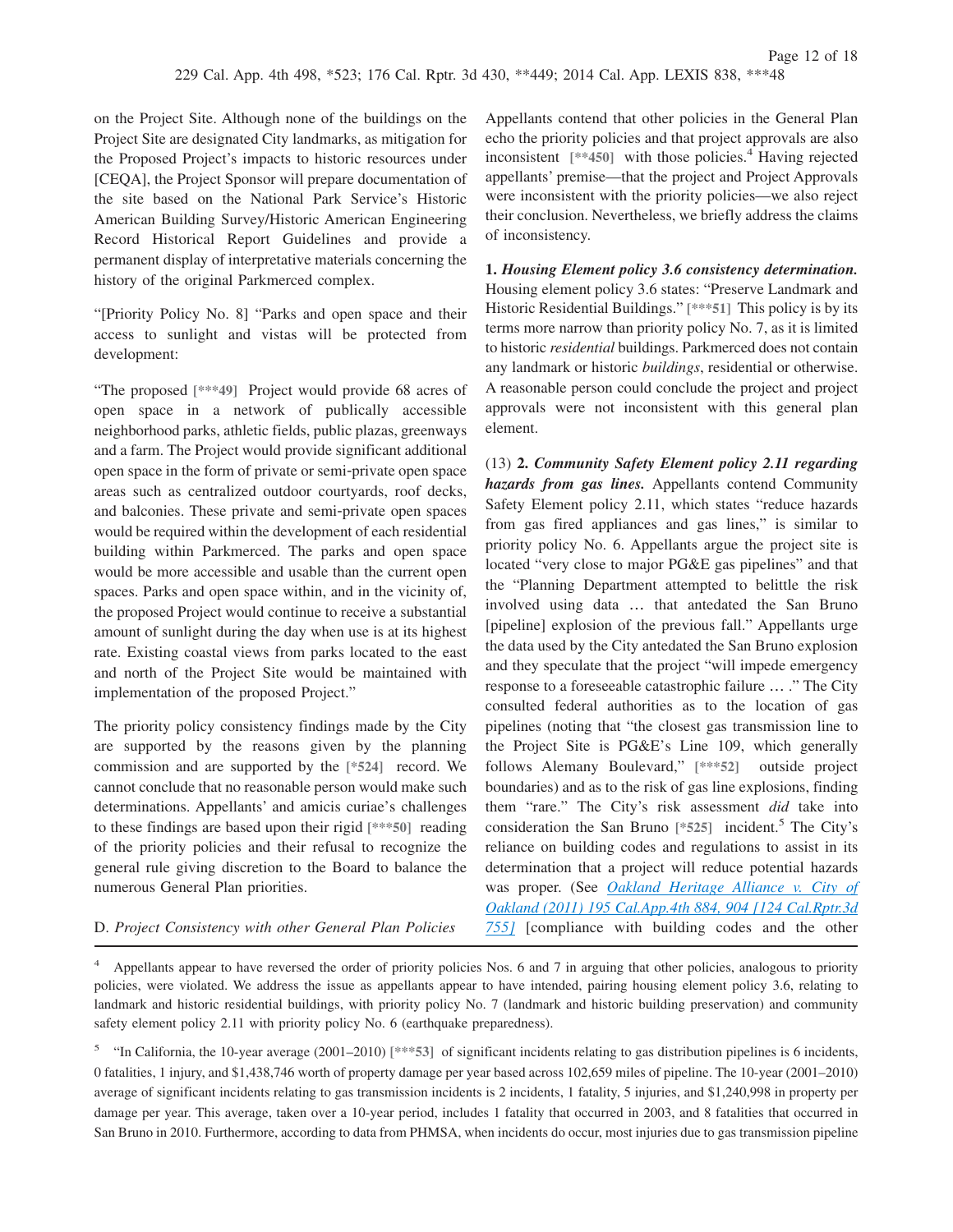regulatory provisions, in conjunction with a detailed geotechnical investigation, provided substantial evidence that the mitigation measures would reduce seismic impacts to a less than significant level].) Also relevant is the City's response to the earthquake preparedness priority policy No. 6, that "new buildings would be constructed with all applicable building codes and regulations with regard to seismic safety," including recommendations from the geologic, geotechnical and seismic study conducted for the project in **[\*\*451]** May 2008. The City determined appellants' argument was "speculative" as it had been presented with no data or evidence that PG&E pipelines in the vicinity of the project posed a hazard to residents or visitors that would result from implementation of the proposed project.

We conclude a reasonable person could have reached the conclusion reached by the City here that the project was consistent with community safety element policy 2.11.

## E. *Project Consistency With Numerous Other Additional General Plan Objectives and Policies*

As in *[Sequoyah, supra, 23 Cal.App.4th 704](http://advance.lexis.com/api/document?collection=cases&id=urn:contentItem:3RX6-G9H0-003D-J1RC-00000-00&context=1000516)*, appellants here challenge the project on the basis of seven of the numerous policies and objectives encompassed in the General Plan (which **[\*\*\*54]** City numbers at 78 or more). Given the standard of review here and the discretion vested in the City to weigh and balance General Plan policies in its determination whether the project is consistent with the General Plan (*[id. at p. 719](http://advance.lexis.com/api/document?collection=cases&id=urn:contentItem:3RX6-G9H0-003D-J1RC-00000-00&context=1000516)*), we would be hard pressed to overturn the City's determination in this case were we to find it unsupported with respect to a single policy. After identifying at least 78 objectives and policies in the Housing, Urban Design, and Transportation Elements with which the project is consistent, the City found that replacing the Parkmerced housing development, designed to separate land uses and rely extensively on automobile use, with a modern and sustainable development that will alleviate the City's housing shortage, promote transit use, and increase energy **[\*526]** efficiency without displacing any tenant furthers the General Plan's purposes and is "on balance" consistent with the General Plan. Based on substantial evidence in the record, we conclude that a reasonable person could reach the same conclusion.

### **III. CEQA**\*

### **IV. Due Process**

Appellants contend the trial court erred in dismissing appellant PMAC's due process claim upon real party's demurrer. We **[\*\*\*55]** find no error.

The eighth cause of action alleged that as tenants of Parkmerced, members of PMAC hold property rights associated with their rent-controlled units, that they will be displaced by the Project Approvals and the development agreement, that they have a due process right to notice and an opportunity to be heard, and that these rights were violated by the refusal to properly provide notice to them and to allow them to readdress the Board following significant changes to the development agreement and to Project Approvals affecting their property rights. The last minute changes to the development agreement added provisions that in the event a court challenge invalidates the rent control provision, real party will provide the tenants with relocation assistance and damages that will compensate them for the loss. These changes were made in the attempt to minimize any uncertainty about tenants' ability to retain rent control in the new units whatever the impact of Costa-Hawkins Rental Housing Act (*[Civ. Code, § 1954.50](http://advance.lexis.com/api/document?collection=statutes-legislation&id=urn:contentItem:4WK3-PDD0-R03K-W1K3-00000-00&context=1000516) [et seq.](http://advance.lexis.com/api/document?collection=statutes-legislation&id=urn:contentItem:4WK3-PDD0-R03K-W1K3-00000-00&context=1000516)*).

(14) Appellants acknowledge the well-settled rule that "only those governmental decisions which are adjudicative in nature are subject to procedural due process principles." (*[Horn v. County of Ventura \(1979\) 24 Cal.3d 605, 612 \[156](http://advance.lexis.com/api/document?collection=cases&id=urn:contentItem:3S11-S1B0-003C-R0RX-00000-00&context=1000516) [Cal. Rptr. 718, 596 P.2d 1134\]](http://advance.lexis.com/api/document?collection=cases&id=urn:contentItem:3S11-S1B0-003C-R0RX-00000-00&context=1000516)*, italics omitted **[\*\*\*56]** (*Horn*).) "Legislative action generally is not governed by these procedural due process requirements because it is not practical that everyone **[\*\*452]** should have a direct voice in legislative decisions; elections provide the check there. [Citations.]" (*[Calvert v. County of Yuba \(2006\) 145](http://advance.lexis.com/api/document?collection=cases&id=urn:contentItem:4MH6-7J50-0039-41SG-00000-00&context=1000516) [Cal.App.4th 613, 622 \[51 Cal. Rptr. 3d 797\]](http://advance.lexis.com/api/document?collection=cases&id=urn:contentItem:4MH6-7J50-0039-41SG-00000-00&context=1000516)*; see *[Horn, at p.](http://advance.lexis.com/api/document?collection=cases&id=urn:contentItem:3S11-S1B0-003C-R0RX-00000-00&context=1000516) [613](http://advance.lexis.com/api/document?collection=cases&id=urn:contentItem:3S11-S1B0-003C-R0RX-00000-00&context=1000516)*; *[Nasha v. City of Los Angeles \(2004\) 125 Cal.App.4th](http://advance.lexis.com/api/document?collection=cases&id=urn:contentItem:4F4J-MRD0-0039-41C9-00000-00&context=1000516) [470, 482 \[22 Cal. Rptr. 3d 772\]](http://advance.lexis.com/api/document?collection=cases&id=urn:contentItem:4F4J-MRD0-0039-41C9-00000-00&context=1000516)*.) (15) Appellants also acknowledge that the approval of a development agreement is a legislative act. (*[Gov. Code, § 65867.5, subd. \(a\)](http://advance.lexis.com/api/document?collection=statutes-legislation&id=urn:contentItem:4WN7-Y190-R03N-51WW-00000-00&context=1000516)* ["A development agreement is a legislative act that shall be approved by ordinance and is subject to referendum."]; see **[\*527]** generally *[Arnel Development Co. v. City of Costa](http://advance.lexis.com/api/document?collection=cases&id=urn:contentItem:3S11-RY90-003C-R0H8-00000-00&context=1000516) [Mesa \(1980\) 28 Cal.3d 511, 523 \[169 Cal. Rptr. 904, 620](http://advance.lexis.com/api/document?collection=cases&id=urn:contentItem:3S11-RY90-003C-R0H8-00000-00&context=1000516) [P.2d 565\]](http://advance.lexis.com/api/document?collection=cases&id=urn:contentItem:3S11-RY90-003C-R0H8-00000-00&context=1000516)* (*Arnel*) ["past California land-use cases have established generic classifications, viewing zoning ordinances as legislative and other decisions, such as variances and subdivision map approvals, as adjudicative"].) Nor do appellants dispute that the approvals at issue here are classified as *legislative* acts.

incidents were to pipeline operator employees or operator contractors, and not to the general public in the vicinity of the pipeline." (FEIR response to comments No. 3.3.)

<sup>\*</sup> See footnote, *ante*, page .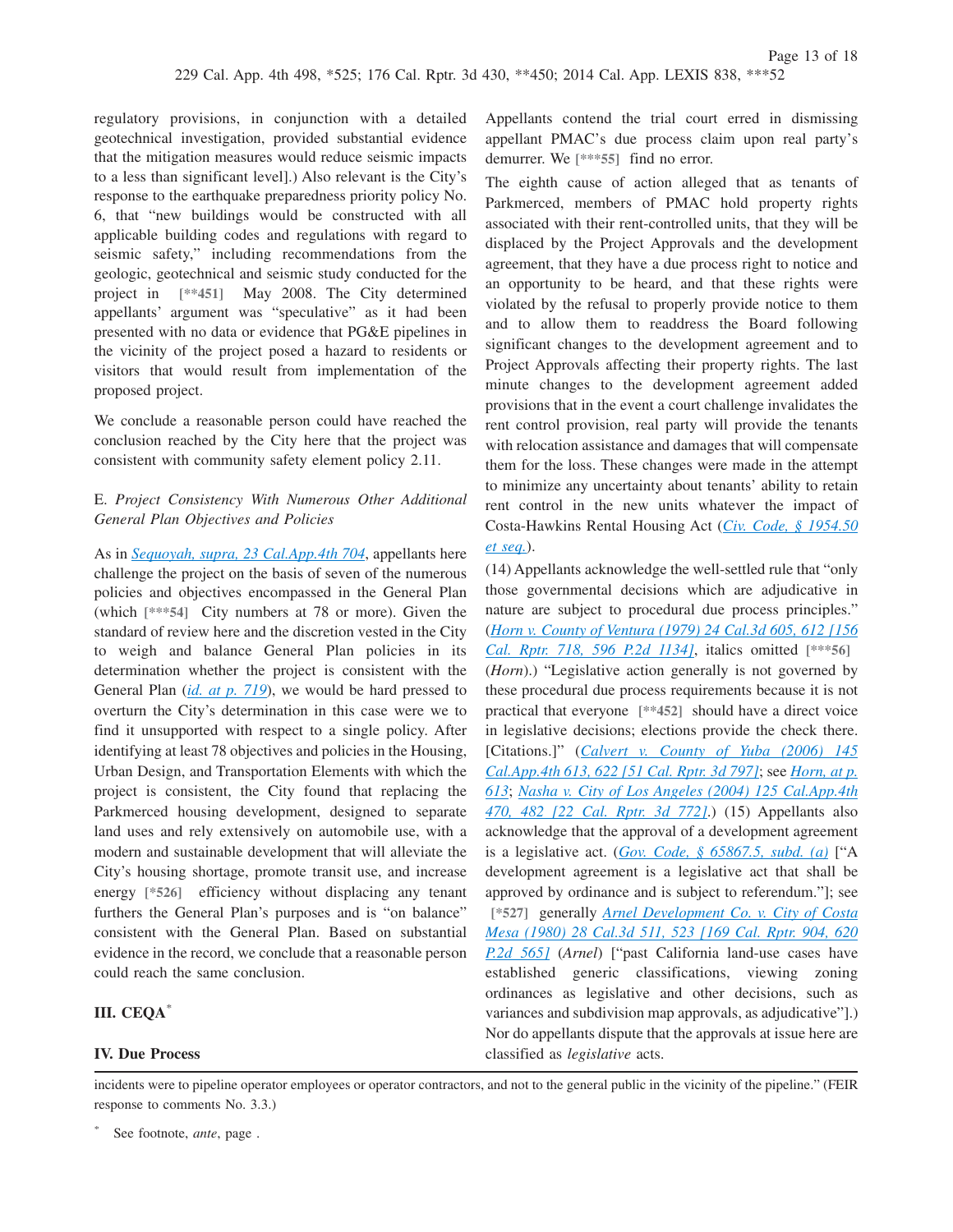Nevertheless, appellants posit the novel theory that a development agreement, while not a project approval, is an *entitlement* and not a "law of general applicability." Therefore, appellants contend, approval of the development agreement is subject to due process protections, despite its characterization by statute as a legislative action. No case cited by appellants supports this argument—that a legislative **[\*\*\*57]** act may trigger procedural due process rights when it is arguably not a law of general applicability. Such holding would upset well-established legislative-adjudicative act categorical distinctions and likely would cause uncertainty and confusion. California courts are not required to conduct an individualized assessment into the type of land use decision at issue. (*[Arnel, supra, 28 Cal.3d at p.](http://advance.lexis.com/api/document?collection=cases&id=urn:contentItem:3S11-RY90-003C-R0H8-00000-00&context=1000516) [517](http://advance.lexis.com/api/document?collection=cases&id=urn:contentItem:3S11-RY90-003C-R0H8-00000-00&context=1000516)*.) In *Arnel*, the California Supreme Court held that a zoning ordinance is a legislative act that may be enacted by initiative, whatever the size of parcel or number of landowners affected, unlike administrative zoning decisions, adjudicatory in nature, such as the grant of a variance or the award of a conditional use permit. (*[Id. at pp. 514–515](http://advance.lexis.com/api/document?collection=cases&id=urn:contentItem:3S11-RY90-003C-R0H8-00000-00&context=1000516)*.) The court emphasized the "problems courts will face if we abandoned past precedent and attempted to devise a new test distinguishing legislative and adjudicative decisions." (*[Id. at pp. 522–523](http://advance.lexis.com/api/document?collection=cases&id=urn:contentItem:3S11-RY90-003C-R0H8-00000-00&context=1000516)*.)

As respondents point out, appellants rely on a handful of cases as supporting the expansion of due process protection where a legislative act "exceptionally affected" a small number of people. (See *[Bi-Metallic Co. v. Colorado \(1915\)](http://advance.lexis.com/api/document?collection=cases&id=urn:contentItem:3S4X-6X30-003B-H2K3-00000-00&context=1000516) [239 U.S. 441, 446 \[60 L. Ed. 372, 36 S. Ct. 141\]](http://advance.lexis.com/api/document?collection=cases&id=urn:contentItem:3S4X-6X30-003B-H2K3-00000-00&context=1000516)* (*Bi-Metallic*) [distinguishing *[Londoner v. Denver \(1908\) 210 U.S. 373 \[52](http://advance.lexis.com/api/document?collection=cases&id=urn:contentItem:3S4X-9S10-003B-H1T9-00000-00&context=1000516) [L. Ed. 1103, 28 S. Ct. 708\]](http://advance.lexis.com/api/document?collection=cases&id=urn:contentItem:3S4X-9S10-003B-H1T9-00000-00&context=1000516)*, as involving a "relatively small number of persons … , who were exceptionally affected, in

each **[\*\*\*58]** case upon individual grounds"]; *[Harris v.](http://advance.lexis.com/api/document?collection=cases&id=urn:contentItem:3S4X-5190-003B-53YX-00000-00&context=1000516) [County of Riverside \(9th Cir. 1990\) 904 F.2d 497, 502](http://advance.lexis.com/api/document?collection=cases&id=urn:contentItem:3S4X-5190-003B-53YX-00000-00&context=1000516)* [holding that due process applied to zoning ordinance that "'exceptionally affected'" Harris's land].) None of these cases would apply due process requirements to the approval of a general plan amendment, zoning ordinance or development agreement encompassing 152 acres and affecting renters in more than 1,500 units. (See *[Arnel,](http://advance.lexis.com/api/document?collection=cases&id=urn:contentItem:3S11-RY90-003C-R0H8-00000-00&context=1000516) [supra, 28 Cal.3d at pp. 522–523](http://advance.lexis.com/api/document?collection=cases&id=urn:contentItem:3S11-RY90-003C-R0H8-00000-00&context=1000516)*.) As *Bi-Metallic* recognized in finding no due process right at issue in that case: "Where a rule of **[\*528]** conduct applies to more than a few people, it is impracticable that every one should have a direct voice in its adoption." ( $Bi$ -*Metallic, at p. 445.*)<sup>27</sup>

**[\*\*453]** (16) Moreover, insofar as approval of the development agreement requires consideration of broad-based policy **[\*\*\*59]** issues and the exercise of legislative discretion, it is conduct that does not fit well within the framework of adjudicatory decisions. (See *[Mammoth Lakes Land Acquisition, LLC v. Town of Mammoth](http://advance.lexis.com/api/document?collection=cases&id=urn:contentItem:51V2-YG21-F04B-N43B-00000-00&context=1000516) [Lakes \(2010\) 191 Cal.App.4th 435, 443–444 \[120 Cal. Rptr.](http://advance.lexis.com/api/document?collection=cases&id=urn:contentItem:51V2-YG21-F04B-N43B-00000-00&context=1000516)* [3d 797\]](http://advance.lexis.com/api/document?collection=cases&id=urn:contentItem:51V2-YG21-F04B-N43B-00000-00&context=1000516) (*Mammoth Lakes*).)<sup>28</sup> Whether or not approval of the development agreement here is conduct applying to more than a few people, it is undisputed that under state law the approval of the development agreement is a *legislative* act. As such, it has long been held that no procedural due process rights attach.

Nor do we find persuasive appellant's theory that because the development agreement granted a vested right to the developer, "locking in" the regulatory framework under which further approvals would be considered, Parkmerced tenants necessarily acquired vested rights entitling them to

"The development agreement must be approved by ordinance and is, therefore, a 'legislative act.' [\(Gov. Code, § 65867.5, subd. \(a\).](http://advance.lexis.com/api/document?collection=statutes-legislation&id=urn:contentItem:4WN7-Y190-R03N-51WW-00000-00&context=1000516)) Because the development agreement is approved **[\*\*\*60]** by ordinance, it is subject to referendum, which allows the electorate to overturn approval of the agreement. (*Ibid.*) While, as a legislative act, a development agreement can be disapproved by referendum, an unchallenged development agreement is an enforceable contract between the municipality and the developer. Depending on its terms, it may create vested rights in the developer with respect to land use. (See *SMART, supra*[, 84 Cal.App.4th at p. 230](http://advance.lexis.com/api/document?collection=cases&id=urn:contentItem:41FT-H4V0-0039-418F-00000-00&context=1000516) [development agreement creates commitments to developers].)" (*Mammoth Lakes, supra*[, 191 Cal.App.4th at p. 442.](http://advance.lexis.com/api/document?collection=cases&id=urn:contentItem:51V2-YG21-F04B-N43B-00000-00&context=1000516))

<sup>27</sup> Contrary to appellants' characterization, *Bi-Metallic, supra*[, 239 U.S. at page 445,](http://advance.lexis.com/api/document?collection=cases&id=urn:contentItem:3S4X-6X30-003B-H2K3-00000-00&context=1000516) *did not strike down* a Colorado statute that established a procedure for taxing property owners for the cost of street improvements, without affording them prior notice and an opportunity for hearing. Rather, the Supreme Court concluded that an order of the tax commissioner and State Board of Equalization of Colorado requiring local taxing officer to increase assessed valuation *did not violate due process* and it *affirmed* the lower court's order dismissing the action. (*Id*[. at pp. 444, 446.](http://advance.lexis.com/api/document?collection=cases&id=urn:contentItem:3S4X-6X30-003B-H2K3-00000-00&context=1000516))

<sup>&</sup>lt;sup>28</sup> "A development agreement is a statutorily authorized agreement between a municipal government ... and a property owner for the development of the property. [\(Gov. Code, § 65865, subd. \(a\).](http://advance.lexis.com/api/document?collection=statutes-legislation&id=urn:contentItem:4WN7-Y190-R03N-51WK-00000-00&context=1000516)) One of the main components of a development agreement is a provision freezing the municipality's rules, regulations, and policies governing permitted uses of land and density of the land use, as well as standards and specifications for design, improvement, and construction. [\(Gov. Code, § 65866.](http://advance.lexis.com/api/document?collection=statutes-legislation&id=urn:contentItem:4WN7-Y190-R03N-51WT-00000-00&context=1000516)) This provision allows a developer to make long-term plans for development without risking future changes in the municipality's land use rules, regulations, and policies. (*[Santa](http://advance.lexis.com/api/document?collection=cases&id=urn:contentItem:41FT-H4V0-0039-418F-00000-00&context=1000516) [Margarita Area Residents Together v. San Luis Obispo County Bd. of Supervisors](http://advance.lexis.com/api/document?collection=cases&id=urn:contentItem:41FT-H4V0-0039-418F-00000-00&context=1000516)* (2000) 84 Cal.App.4th 221, 227 [100 Cal. Rptr. 2d [740\]](http://advance.lexis.com/api/document?collection=cases&id=urn:contentItem:41FT-H4V0-0039-418F-00000-00&context=1000516) (*SMART*).)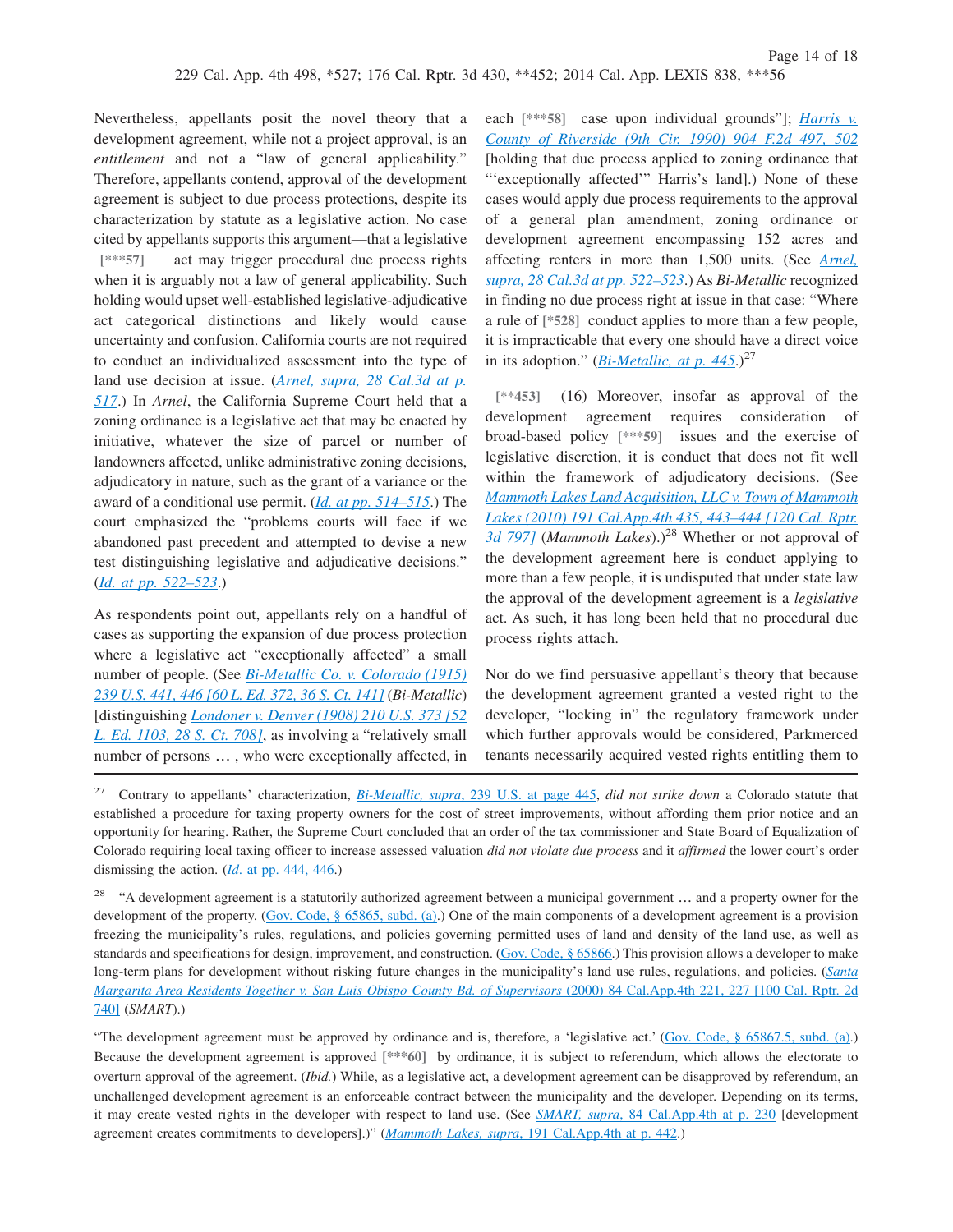not attach to such acts, we conclude the court did not err in sustaining the demurrer to the eighth cause of action.<sup>29</sup>

### **V. Administrative Record**

Appellants contend the **[\*\*\*63]** trial court erred in including in the administrative record transcripts of a set of hearings before the LUEDC of the Board. Appellants contend transcripts of the LUEDC hearings were not relevant to the City's decision because these documents were not before the decision maker—the Board—when it certified the EIR for the project on June 6, 2010.

**[\*530]**

### A. *Facts*

From August 10, 2010, to May 24, 2011, the LUEDC, a committee of the Board, held five meetings to consider the project and development agreement. The last of these was held the morning of May 24, hours before the Board considered and certified the EIR appeal and the project. At both the May 16 and May 24 meetings, the LUEDC discussed and approved amendments to the approvals. At the end of the May 24 hearing, the LUEDC forwarded the amended documents to the Board without recommendation.

On the afternoon of May 24, the Board heard the appeal of the EIR, denied the appeal and approved the project. On June 6, 2011, the Board finalized the Project Approvals. In certifying the EIR, the Board found that "the FEIR files and all correspondence and other documents have been made available for review by this **[\*\*455]** Board and the public. These files are available **[\*\*\*64]** for public review by appointment at the Planning Department offices at 1650 Mission Street, and are *part of the record* before this Board by reference in this motion … ." (Italics added; *Pub. Resources Code, § 21081.6, subd. (a)(2)*.) (Hereafter, all statutory references are to the Public Resources Code, unless otherwise indicated.) Audio and video files of the LUEDC hearings were televised on SFGovTV and those hearings were generally available for viewing in the Board's offices and on the City's Web site.

Following the filing of their petition for writ of mandate in the superior court, appellants moved to "clarify the record" (*[Madera Oversight Coalition, Inc. v. County of Madera](http://advance.lexis.com/api/document?collection=cases&id=urn:contentItem:53SS-JT81-F04B-N143-00000-00&context=1000516) [\(2011\) 199 Cal.App.4th 48, 62 \[131 Cal. Rptr. 3d 626\]](http://advance.lexis.com/api/document?collection=cases&id=urn:contentItem:53SS-JT81-F04B-N143-00000-00&context=1000516)* (*Madera*), disapproved on other grounds in *[Neighbors for](http://advance.lexis.com/api/document?collection=cases&id=urn:contentItem:592B-3NT1-F04B-P001-00000-00&context=1000516)*

procedural due process. That the development agreement may provide a vested right to the developer does not necessarily take away vested rights from PMAC or its members. Moreover, courts have repeatedly rejected the claim that an approval should be subject to procedural due process requirements simply because it affects property rights in some manner. Legislative actions often **[\*529]** involve approvals affecting individual property rights. **[\*\*\*61]** (E.g., *[Oceanside Marina Towers Assn. v.](http://advance.lexis.com/api/document?collection=cases&id=urn:contentItem:3RX6-JXR0-003D-J2G9-00000-00&context=1000516) [Oceanside Community Development Com. \(1986\) 187](http://advance.lexis.com/api/document?collection=cases&id=urn:contentItem:3RX6-JXR0-003D-J2G9-00000-00&context=1000516) [Cal.App.3d 735, 745 \[231 Cal. Rptr. 910\]](http://advance.lexis.com/api/document?collection=cases&id=urn:contentItem:3RX6-JXR0-003D-J2G9-00000-00&context=1000516)* (*Oceanside Marina Towers*) [despite "substantial impact on surrounding properties," public entity's selection of a site for a new public improvement consistently has been held to be a quasi-legislative act exempt from due process hearing requirements].)

Appellant contends that under *[Horn, supra, 24 Cal.3d 605](http://advance.lexis.com/api/document?collection=cases&id=urn:contentItem:3S11-S1B0-003C-R0RX-00000-00&context=1000516)*, **[\*\*454]** a property owner whose property interest would be directly and significantly affected by granting a vested right to another property has a right to due process. However, *Horn* first concluded that approval of a tentative subdivision map was "adjudicatory" in nature. (*[Id. at p. 614](http://advance.lexis.com/api/document?collection=cases&id=urn:contentItem:3S11-S1B0-003C-R0RX-00000-00&context=1000516)* ["Subdivision approvals, like variances and conditional use permits, involve the application of general standards to specific parcels of real property. Such governmental conduct, affecting the relatively few, is 'determined by facts peculiar to the individual case' and is 'adjudicatory' in nature."].) Only *thereafter* did the court address the argument of the subdivider that the plaintiff neighbor had suffered no significant deprivation of property which would invoke constitutional rights to notice and hearing. As to that point, the court held that "*whenever approval of a tentative subdivision map* will constitute a substantial or significant **[\*\*\*62]** deprivation of the property rights of other landowners, the affected persons are entitled to a reasonable notice and an opportunity to be heard before the approval occurs." (*[Id. at p. 616](http://advance.lexis.com/api/document?collection=cases&id=urn:contentItem:3S11-S1B0-003C-R0RX-00000-00&context=1000516)*, italics added.) In this case, having properly determined the first question, that a legislative act was involved to which act procedural due process did not attach, the trial court was not required to analyze whether the members of PMAC suffered a substantial or significant deprivation of property rights. (See *[Oceanside Marina](http://advance.lexis.com/api/document?collection=cases&id=urn:contentItem:3RX6-JXR0-003D-J2G9-00000-00&context=1000516) [Towers, supra, 187 Cal.App.3d at p. 744](http://advance.lexis.com/api/document?collection=cases&id=urn:contentItem:3RX6-JXR0-003D-J2G9-00000-00&context=1000516)*.)

Because the character of the development agreement approval is a legislative act, and it has long been established that procedural due process rights to notice and hearing do

<sup>&</sup>lt;sup>29</sup> Our determination of this issue makes it unnecessary to address respondents' further claim that appellants failed to adequately allege they had insufficient opportunity to present their case against approval of the development agreement and the project to the Board or that they could have been prejudiced by the strengthening of the tenant relocation program protections.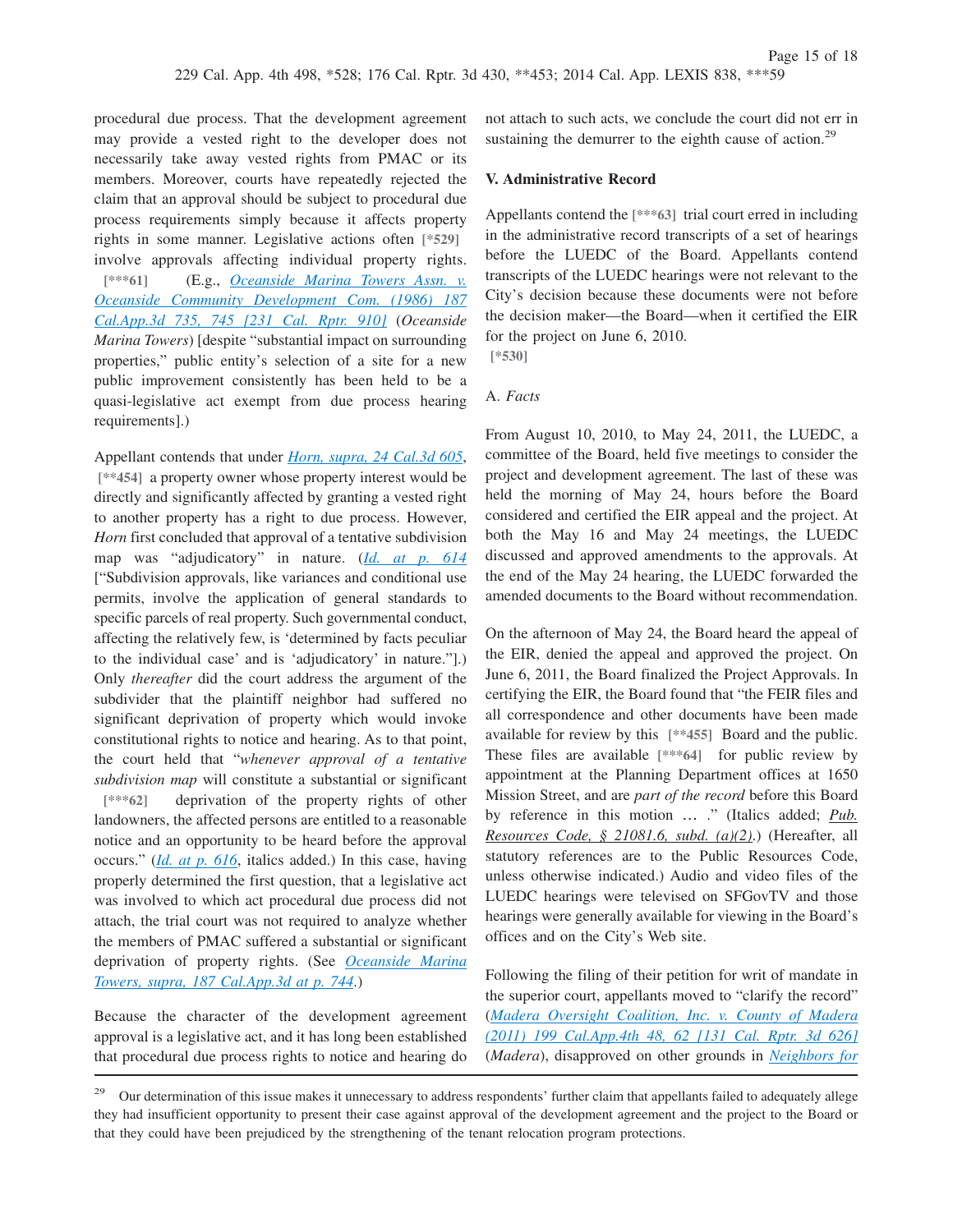*Smart Rail v. Exposition Metro Line Const. Authority (2013) [57 Cal.4th 439, 160 Cal. Rptr. 3d 1, 304 P.3d 499](http://advance.lexis.com/api/document?collection=cases&id=urn:contentItem:592B-3NT1-F04B-P001-00000-00&context=1000516)*), seeking to exclude from the administrative record transcripts of various hearings on the project, including the LUEDC hearings.<sup>30</sup> The trial court granted the motion in part and ordered: "The transcripts for San Francisco's Historic Preservation Commission hearing on June 2, 2010, and for all of the hearings of the Board of Supervisors' [LUEDC] relating to the Parkmerced Project, are within the scope of the administrative record, and shall be included in the record. The transcripts for these hearings are within the scope of *[section] 21167.6*. Transcripts of these hearings must be **[\*\*\*65]** prepared, certified as a true and accurate record of the proceedings, and included in the administrative record. …"

**[\*531]**

### B. *Standard of Review*

"We review a trial court's determination to include or exclude a document from the administrative record pursuant to the mandatory language of *subdivision (e) of section 21167.6* by applying the following ordinary principles of appellate practice. [¶] The trial court's findings of fact are reviewed under the substantial evidence standard. [Citation.] The trial court's conclusions of law are subject to independent review on appeal. [Citation.] [¶] In addition to the foregoing standards of review, appellate review of a trial court's determinations **[\*\*\*66]** regarding the scope of the administrative record is subject to the principle that appellate

courts presume the trial court's order is correct. [Citation.] This presumption produces the corollaries that (1) an appellant must affirmatively demonstrate an error occurred and (2) when the appellate record is silent on a matter, the reviewing court must indulge all intendments and presumptions that support the order or judgment. [Citation.] The intendments and presumptions indulged by the appellate court include inferring the trial court made implied findings of fact that are consistent with its order, provided such implied findings are supported by substantial evidence." (*[Madera, supra, 199 Cal.App.4th at p. 65](http://advance.lexis.com/api/document?collection=cases&id=urn:contentItem:53SS-JT81-F04B-N143-00000-00&context=1000516)*, fn. omitted.)

## C. *Section 21167.6*

(17) As *[Madera, supra, 199 Cal.App.4th 48](http://advance.lexis.com/api/document?collection=cases&id=urn:contentItem:53SS-JT81-F04B-N143-00000-00&context=1000516)*, recognized: "The contents of the administrative record are governed by *subdivision (e) of section 21167.6*, [31] **[\*\*456]** which begins: 'The record of proceedings shall include, but is not limited to, all of the following items … .' *Subdivision (e)* then **[\*532]** enumerates 11 categories of material that must be included in the administrative record. … [¶] The quoted statutory language is relevant to establishing the legal context for this appeal. First, the language is mandatory—*all* items described in any of the enumerated categories *shall* be included in the administrative **[\*\*\*67]** record. [Citation.] Second, the statutory phrase 'include, but is not limited to' indicates the extensive list provided in the statute is *not exclusive*. 'It has been observed that this section "contemplates that the administrative record will include pretty much everything that ever came near a proposed

<sup>30</sup> Respondents contend that as to LUEDC hearings, appellants' motion objected to only the transcript for the May 24, 2011 hearing—the last hearing before the Board's EIR certification. Although the record is not entirely clear, we tend to agree with respondents that only the May 24, 2011 hearing was specifically challenged. However, the court obviously believed appellants were challenging a group of LUEDC hearings. As our analysis applies to the LUEDC hearing of May 24, 2011, it necessarily applies to LUEDC hearings preceding that date as well.

[31] "(e) The record of proceedings shall include, but is not limited to, all of the following items: [¶] … [¶]

"*(2)* All staff reports and related documents prepared by the respondent public agency with respect to its compliance with the substantive and procedural requirements of this division and with respect to the action on the project. [ [ ] ... [ ]

"*(4)* Any transcript or minutes of the proceedings at which the decisionmaking body of the respondent public agency heard testimony on, or considered any environmental document on, the project, and any transcript or minutes of proceedings before any advisory body to the respondent public agency that were presented to the decisionmaking body prior to action on the environmental documents or on the project. [¶] … [¶]

"*(7)* All written evidence **[\*\*\*68]** or correspondence submitted to, or transferred from, the respondent public agency with respect to compliance with this division or with respect to the project. [¶] … [¶]

"*(10)* Any other written materials relevant to the respondent public agency's compliance with this division or to its decision on the merits of the project, including the initial study, any drafts of any environmental document, or portions thereof, that have been released for public review, and copies of studies or other documents relied upon in any environmental document prepared for the project and either made available to the public during the public review period or included in the respondent public agency's files on the project, and all internal agency communications, including staff notes and memoranda related to the project or to compliance with this division." (*§ 21167.6, subd. (e)*.)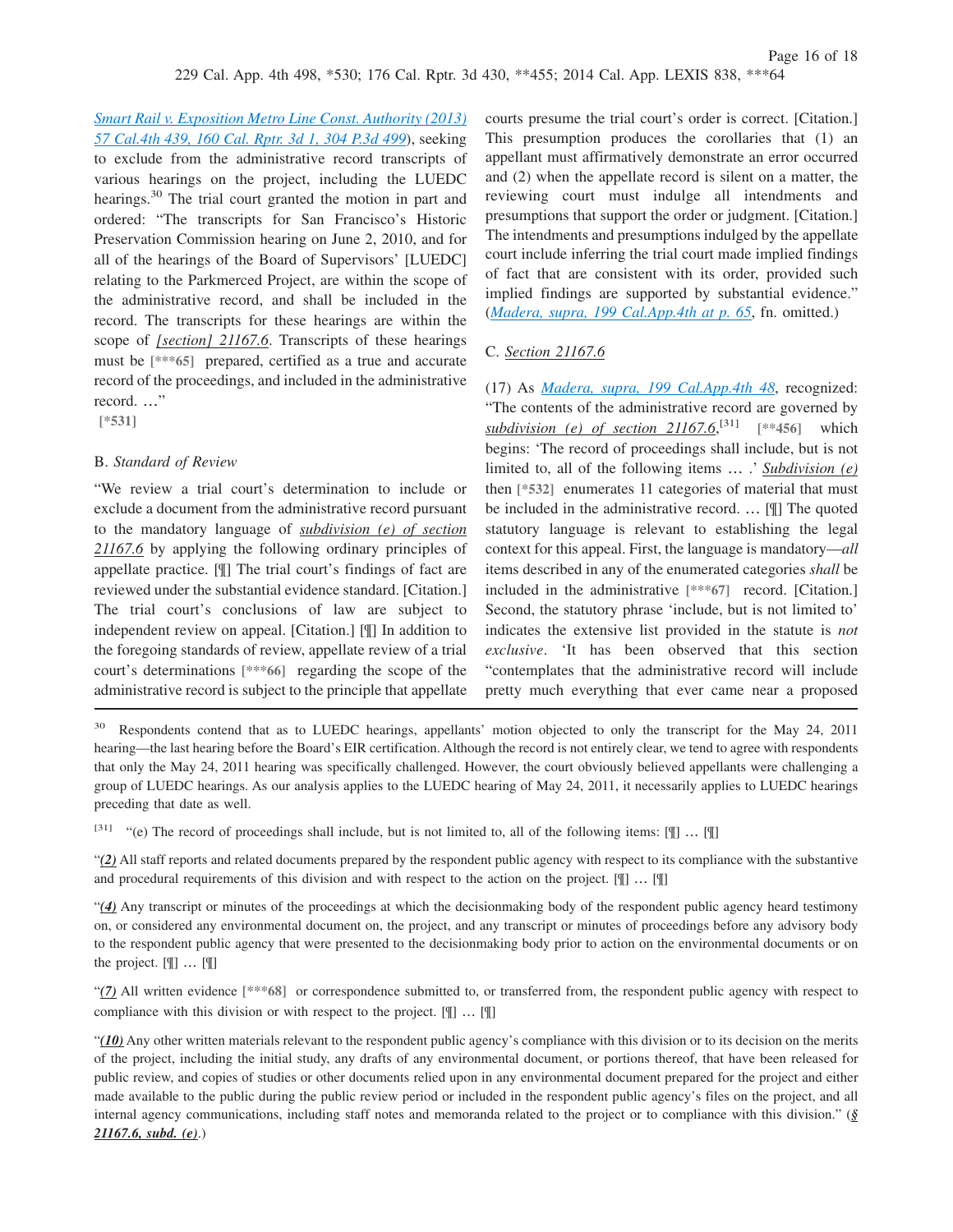development or to the agency's compliance with CEQA in responding to that development." (*[County of Orange v.](http://advance.lexis.com/api/document?collection=cases&id=urn:contentItem:49Y0-X3D0-0039-412H-00000-00&context=1000516) [Superior Court \(2003\) 113 Cal.App.4th 1, 8 \[6 Cal. Rptr. 3d](http://advance.lexis.com/api/document?collection=cases&id=urn:contentItem:49Y0-X3D0-0039-412H-00000-00&context=1000516) [286\]](http://advance.lexis.com/api/document?collection=cases&id=urn:contentItem:49Y0-X3D0-0039-412H-00000-00&context=1000516)*, italics omitted … .)' (*[Eureka Citizens for Responsible](http://advance.lexis.com/api/document?collection=cases&id=urn:contentItem:4MYG-C590-0039-40F9-00000-00&context=1000516) [Government v. City of Eureka\[ \(2007\)\] 147 Cal.App.4th](http://advance.lexis.com/api/document?collection=cases&id=urn:contentItem:4MYG-C590-0039-40F9-00000-00&context=1000516) [\[357,\] 366–367 \[54 Cal.Rptr.3d 485\]](http://advance.lexis.com/api/document?collection=cases&id=urn:contentItem:4MYG-C590-0039-40F9-00000-00&context=1000516)*.)" (*[Id. at pp. 63–64](http://advance.lexis.com/api/document?collection=cases&id=urn:contentItem:53SS-JT81-F04B-N143-00000-00&context=1000516)*.)

(18) *Section 21167.6, subdivision (e)(10)* includes "[*a*]*ny other written materials relevant to the respondent public agency's compliance with this division or to its decision on the merits of the project* … ." (Italics added.) A broad "interpretation of 'other written materials,' … stands in harmony with the introductory language in *section 21167.6, subdivision (e)* that states the 'record of proceedings shall include, *but is not* **[\*\*\*69]** *limited to* … .' (Italics added.) This language demonstrates that the Legislature intended courts to avoid narrowly applying the 11 categories set forth in *section 21167.6, subdivision (e)* when such an application would subvert the purposes underlying CEQA." (*[Consolidated Irrigation Dist. v. Superior Court \(2012\) 205](http://advance.lexis.com/api/document?collection=cases&id=urn:contentItem:55H0-07T1-F04B-N07P-00000-00&context=1000516) [Cal.App.4th 697, 718 \[140 Cal. Rptr. 3d 622\]](http://advance.lexis.com/api/document?collection=cases&id=urn:contentItem:55H0-07T1-F04B-N07P-00000-00&context=1000516)* (*CID*).) The audio recordings of the LUEDC hearing (and their later transcriptions) constitute "'other written materials relevant to'" the agency's "'decision on the merits of the project'" (*[id. at pp. 714, 716](http://advance.lexis.com/api/document?collection=cases&id=urn:contentItem:55H0-07T1-F04B-N07P-00000-00&context=1000516)*) and, therefore, were *required* to be included in the administrative record.<sup>32</sup> (*[205 Cal.App.4th at](http://advance.lexis.com/api/document?collection=cases&id=urn:contentItem:55H0-07T1-F04B-N07P-00000-00&context=1000516) [p. 703](http://advance.lexis.com/api/document?collection=cases&id=urn:contentItem:55H0-07T1-F04B-N07P-00000-00&context=1000516)* **[\*\*457]** ["tape recordings of public agency hearings qualify as 'other written materials' for purposes of [this subdivision], and, therefore, copies of tape recordings should have been included in the record of proceedings that City lodged with the trial court"].)

Relying upon *Western States, supra*, 9 Cal.4th at pages 571–572, appellants contend the LUEDC hearings evidence was not *before the decision makers when they made their decision*. However, *Western States* did not concern the issue of what documents were properly included in the administrative **[\*\*\*70]** record. Rather, it addressed the issue whether evidence admittedly *not contained in the administrative record* was admissible in a traditional mandamus action under CEQA to determine that the agency had abused its discretion within the **[\*533]** meaning of *section 21168.5*. (*[Western States, at p. 565](http://advance.lexis.com/api/document?collection=cases&id=urn:contentItem:3RX4-1BT0-003D-J51B-00000-00&context=1000516)*.) The Supreme Court held "courts generally may not consider evidence not contained in the administrative record when reviewing the substantiality of the evidence supporting a quasi-legislative administrative decision under … *section 21168.5*" and that "extra-record evidence is generally not admissible to show

that an agency 'has not proceeded in a manner required by law' in making a quasi-legislative decision." (*Ibid.*)

(19) Appellants contend that it is not sufficient documents were "available to" the decision makers before they made their decision. *[Western States](http://advance.lexis.com/api/document?collection=cases&id=urn:contentItem:3RX4-1BT0-003D-J51B-00000-00&context=1000516)* certainly stands for the proposition that documents generated *after* the Board decision are generally inadmissible on the abuse of discretion issue. However, it nowhere holds that the documents must be identified in the motion affirming certification of the EIR in order to be "before the decision maker." Appellants' attempt to extract support for their position from *[CID,](http://advance.lexis.com/api/document?collection=cases&id=urn:contentItem:55H0-07T1-F04B-N07P-00000-00&context=1000516) [supra, 205 Cal.App.4th at pages 718–723](http://advance.lexis.com/api/document?collection=cases&id=urn:contentItem:55H0-07T1-F04B-N07P-00000-00&context=1000516)*, is unavailing. That part of the *CID* opinion addressed **[\*\*\*71]** whether documents referenced in comment letters on the DEIR should be included in the administrative record under *section 21167.6, subdivision (e)(7)*. In determining whether such documents were "'submitted to" the public agency, the court used the general meaning of "presented or made available for use or study." (*[CID, at pp. 723–724](http://advance.lexis.com/api/document?collection=cases&id=urn:contentItem:55H0-07T1-F04B-N07P-00000-00&context=1000516)*.) The court held documents that were "readily available for use by City personnel" and documents named in a comment letter along with a *specific* Web page at which the document could be easily located, together with a specific request that they be included in the record satisfied the statute; whereas documents referenced with a citation to a general Web site were "not made readily available to City and, therefore, are not part of the record of proceedings under *section 21167.6, subdivision (e)(7)*." (*[Id. at p. 724](http://advance.lexis.com/api/document?collection=cases&id=urn:contentItem:55H0-07T1-F04B-N07P-00000-00&context=1000516)*.) Not only does this portion of *CID* interpret a different part of the statute, but the question whether documents and other evidence referenced in comment letters by the public are "readily available" to the City is patently distinguishable from the question of the ready availability to the City of the City's own hearings. The court could certainly conclude that members of the Board did not need instruction on where to find the recordings of its **[\*\*\*72]** committee meetings.

Furthermore, the LUEDC hearings undisputedly occurred *before* the Board's decision. The Board's motion that it had "heard testimony and received **[\*\*458]** public comment regarding the adequacy of the FEIR" is reasonably determined to include public testimony before Board committees. Under the Board's Rules of Order, the full Board did not take separate public testimony on matters that were before a Board Committee. (Board, former Rule of Order 1.5(b), eff. Feb. 15, 2011 ["If a committee has provided the opportunity for public testimony and forwarded

<sup>&</sup>lt;sup>32</sup> The court also properly required transcripts to be prepared for each hearing pursuant to [California Rules of Court, rule 2.1040\(a\),](http://advance.lexis.com/api/document?collection=statutes-legislation&id=urn:contentItem:536C-75N0-R03K-H21D-00000-00&context=1000516) requiring audio recording introduced into evidence be accompanied by a typewritten transcript. (See *Darley v. Ward* [\(1980\) 28 Cal.3d](http://advance.lexis.com/api/document?collection=cases&id=urn:contentItem:3S11-RYF0-003C-R0HW-00000-00&context=1000516) [257, 263 \[168 Cal. Rptr. 481, 617 P.2d 1113\].](http://advance.lexis.com/api/document?collection=cases&id=urn:contentItem:3S11-RYF0-003C-R0HW-00000-00&context=1000516))